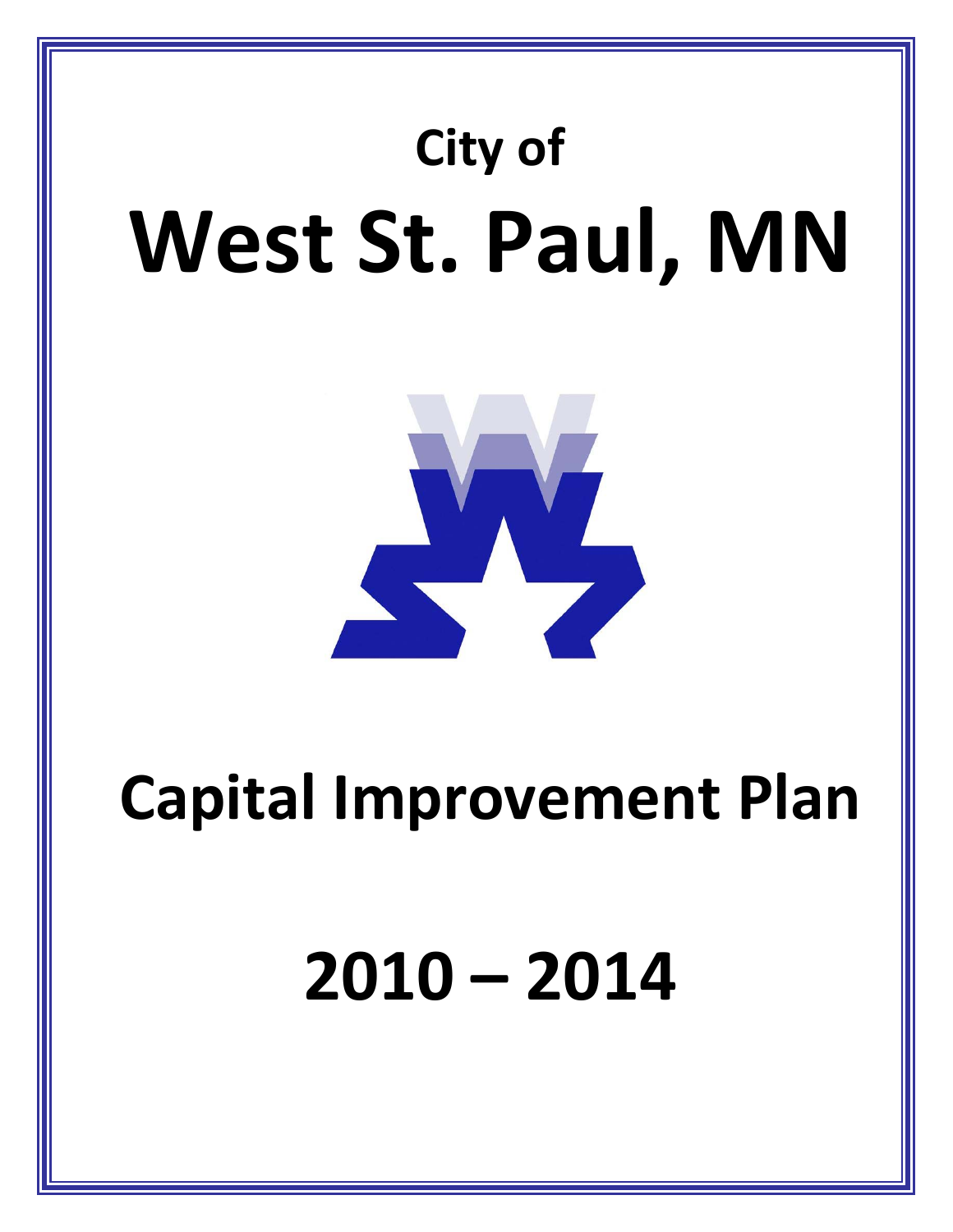**The Staff of the City of West St. Paul wish to thank:**

| <b>John Zanmiller</b>     | <b>Mayor</b>           |
|---------------------------|------------------------|
|                           | <b>Councilpersons:</b> |
| <b>Jim Englin</b>         | Ward (I)               |
| <b>Aaron VanMoorlehem</b> | Ward (I)               |
| <b>Tony Vitelli</b>       | Ward (II)              |
| Ed lago                   | Ward (II)              |
| <b>Dave Wright</b>        | Ward (III)             |
| <b>Darlene Lewis</b>      | Ward (III)             |
|                           |                        |

**For their support in the planning, preparation and completion of the 2010‐2014 Capital Improvement Plan.**

> **Further information can be found at: www.ci.west‐saint‐paul.mn.us**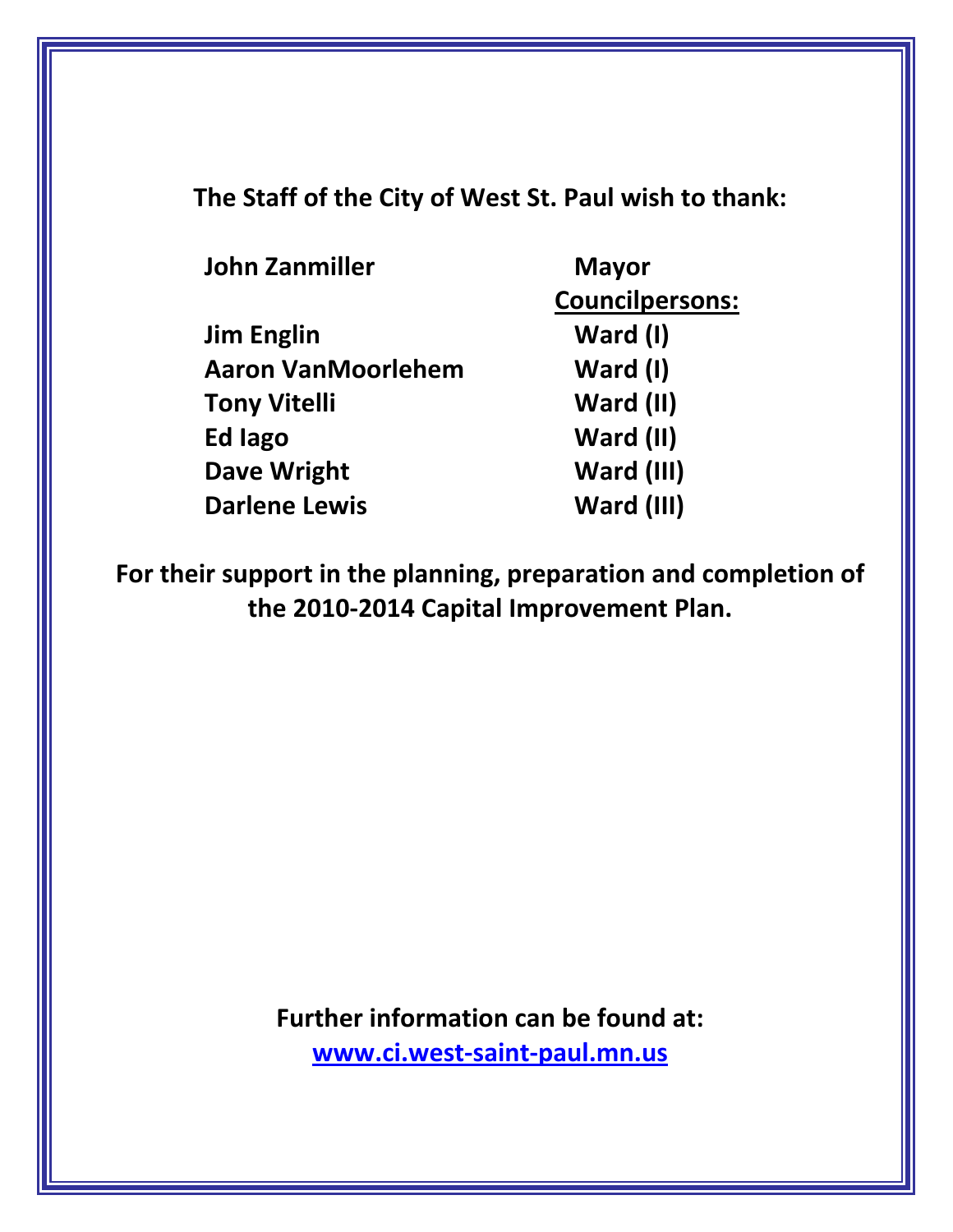

December 2009

To the Honorable Mayor and City Council Members:

The purpose of the Capital Improvement Plan is to provide a long-range improvement plan to meet the needs of our community. The Capital Improvement Plan (CIP) identifies the City's infrastructure, development objectives and allocation of financial resources. It provides policy makers and the community with a strategic (documented) approach to the implementation and administration of improvement projects.

Within this purpose are a number of objectives relative to the financing of the improvements. These objectives include:

- Construct the proposed improvements to City standards;
- Utilize non-tax revenues, to the extent reasonably possible, to finance the improvements;
- Maximize the use of appropriate external financing sources;
- Maintain adequate internal financial resources;
- Minimize the utilization of City property taxes.

This is the first year that the City of West St. Paul has completed a formal Capital Improvement Plan. The Capital Improvement Plan is intended to be a planning document and, as such, is subject to change when circumstances warrant. Each year, the five year plan will be updated with the first year being adopted for implementation in the up-coming budget year. Each year, the updated plan will be brought forward for community comments and Council approval.

The 2010-2014 Capital Improvement Plan provides for approximately \$36.0 million of infrastructure improvements during the next five years. An overview of the significant factors impacting this plan follows.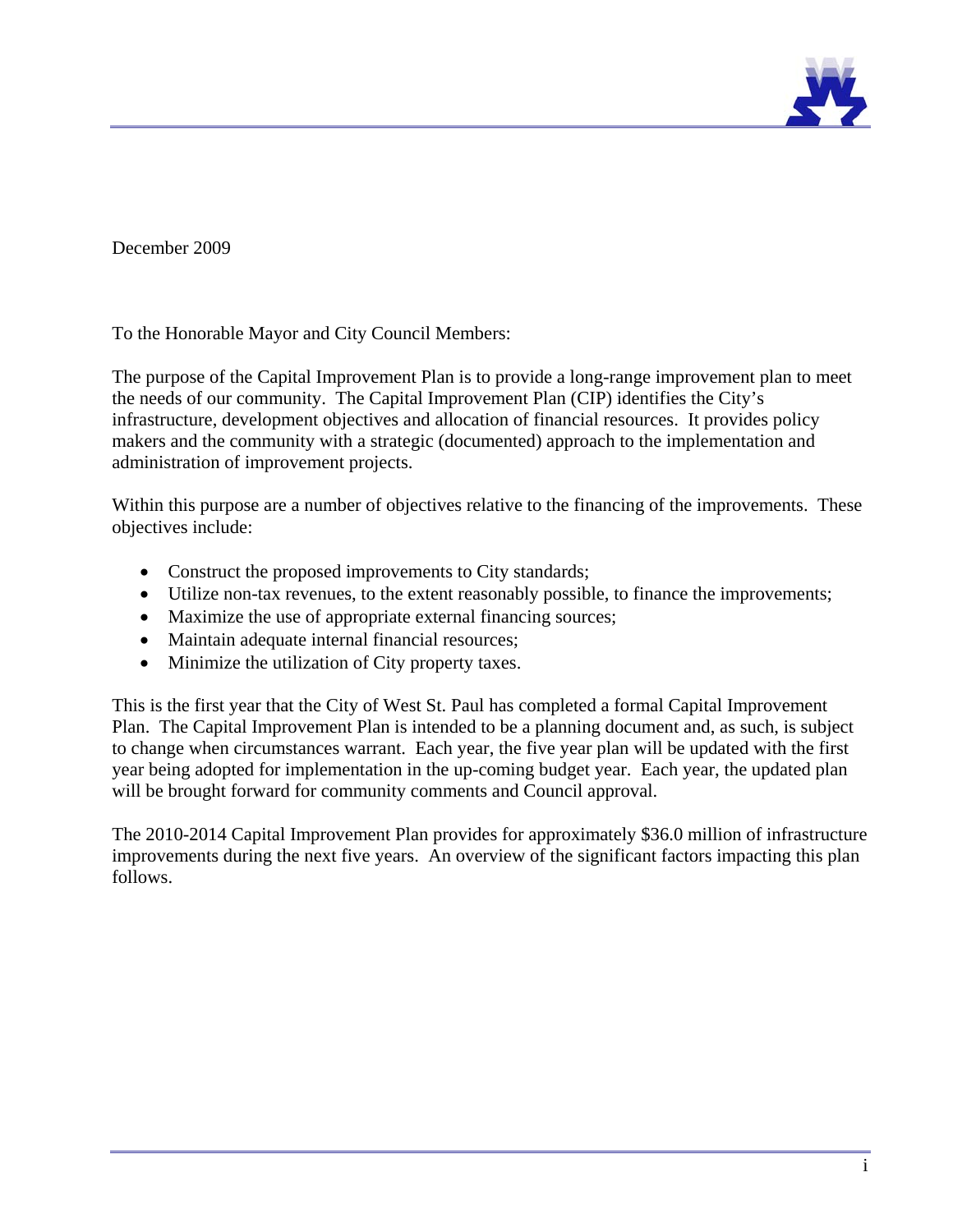

# **ECONOMIC CONDITIONS**

1

Current economic conditions locally and nationally present a number of challenges to the City's ability to provide sufficient funding for infrastructure needs. Unlike many other communities in Dakota County, the City of West St. Paul is fully development. This means that new construction – particularly residential construction - typically does not provide a significant amount of revenue to the City from building permits, or increase the overall market value. Therefore, the housing construction bust has not caused a large reduction in operating revenues. However, the lack of new development means that the cost of maintaining, improving and replacing existing infrastructure falls solely on current residents, rather than developers. The Capital Improvement Plan is premised on continued limited growth. In addition to the limited growth, property values have declined in recent years. The table below shows the trends in values for the various property types in West St. Paul:

|             | 2004       | 2005       | 2006       | 2007       | 2008       | 2009       | 2010       |  |
|-------------|------------|------------|------------|------------|------------|------------|------------|--|
| Residential | 8.808.211  | 10.061.047 | 11,322,278 | 12,330,829 | 12.573.491 | 12.188.009 | 11,099,140 |  |
| Commercial  | 2.932.827  | 3,182,145  | 3,553,175  | 4.394.507  | 4.707.527  | 5.002.498  | 5,016,287  |  |
| Industrial  | 402.569    | 417.364    | 420.091    | 471.474    | 526.824    | 566.028    | 570,078    |  |
| Apartments  | 2,261,210  | 2,267,197  | 2,262,342  | 2,419,777  | 2,489,211  | 2,418,915  | 2,398,409  |  |
| Total       | 14,404,817 | 15,927,753 | 17,557,886 | 19,616,587 | 20,297,053 | 20.175.450 | 19,083,914 |  |

#### **City of West St. Paul, MN Taxable Market Values (by Property Type)**

While reduced property values do not technically impact the amount a City can levy, it does provide an indicator of ability to pay and/or collect tax revenues.

Capital improvement projects can and do impact operating costs. It is therefore important to consider what impact, if any, a given project will have on the City's ability to provide financial resources (such as taxes) for operating functions. The City's ability to generate tax revenue is restricted by the State of Minnesota via the implementation of "levy limits." For 2009 through 2011, the City may increase its tax levy for operations by 3.9% or the implicit price deflator  $(IPD)^{1}$  – whichever is less. The operating levy may also be adjusted for one-half the increase in population and one-half the commercial/industrial growth. For 2009, the IPD was 6.2%, so the City was limited to a 3.9% levy increase. For 2010, the IPD dropped to .0.8%, thereby limiting the City's ability to increase taxes for operations to less than one percent. Additional reductions in Local Government Aid and Market Value Homestead Credit will limit funding ability in the future.

Inflation is anticipated to be a factor in future operating costs. Certain commodities such as motor fuels, salt and steel prices have been extremely volatile and may impact the City's ability to complete the projects contained herein.

<sup>&</sup>lt;sup>1</sup> The Implicit Price Deflator for Governmental Expenditures is released quarterly by the Federal Bureau of Economic Analysis. The figure represents a weighted measure of inflation specific to the provision of Federal, State, and Local government services. Additional information is available at: www.bea.gov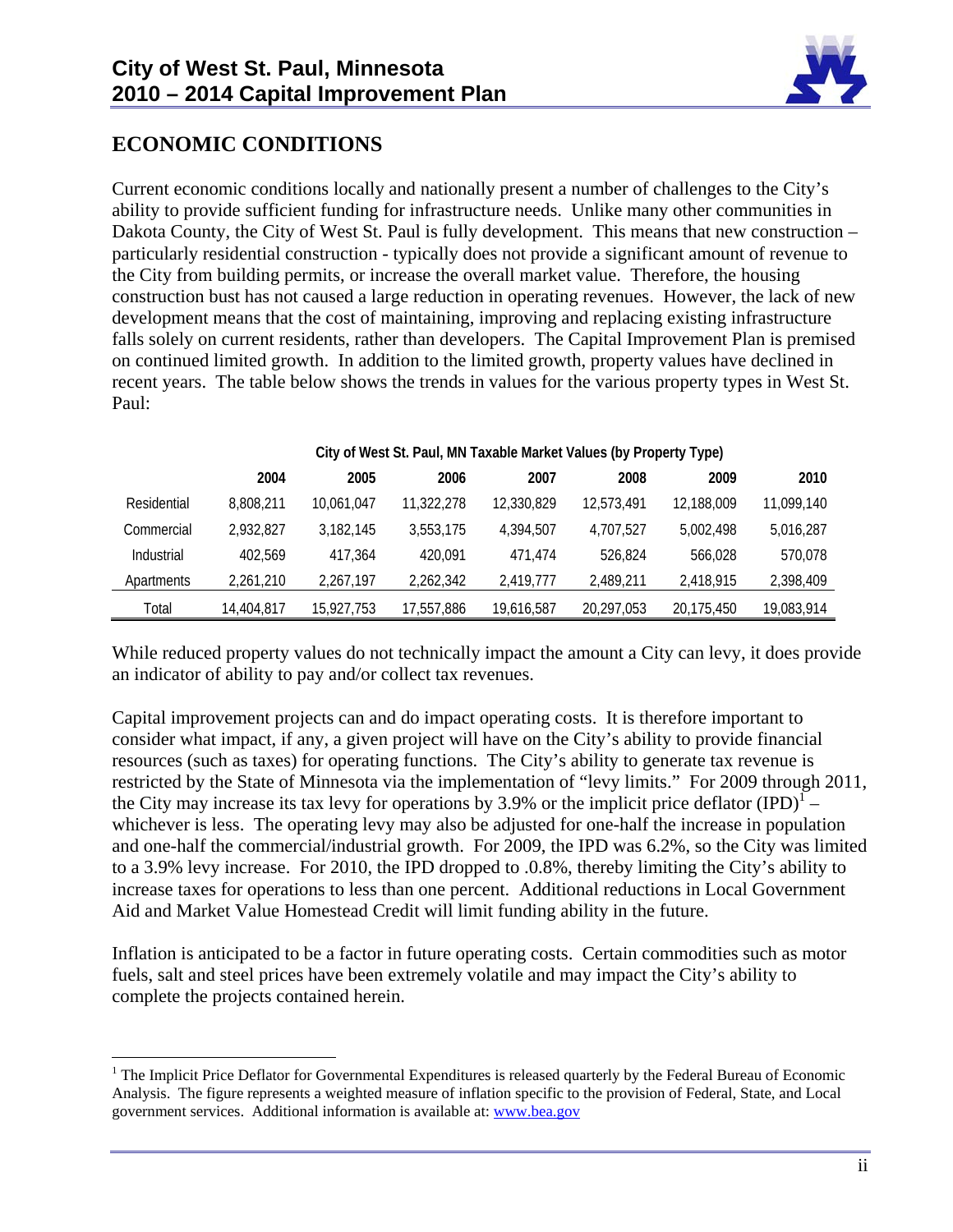

## **PROJECT OVERVIEW**

## **Transportation**

As a fully developed municipality, the City's transportation needs are focused on improvement and replacement, versus new construction. On an annual basis, the City completes approximately \$2,000,000 in street and alley reconstruction. For the 2010 budget, the City Council recommended reducing the street reconstruction program by \$400,000. Following the City's Special Assessment Policy, most of these projects are assessed at least 25% to the benefiting property. For joint projects with Dakota County, the cost sharing ratio is 45/55 for City/County.

The costs borne by the City for street and alley projects are recouped through General Obligation bonds bi-annually. By utilizing a bonding schedule, the City is able to maintain a stable levy for the debt service.

### **Sanitary Sewer System**

As with much of the City's infrastructure, the Sanitary Sewer System has reached the age where annual maintenance is not sufficient to meet current usage. Sanitary Sewer waste is processed by Met Council Environmental Services (MCES) at its Pig's Eye Plant in St. Paul - MCES is responsible for sanitary sewer treatment and disposal of system effluent. MCES is assessing West St. Paul a \$1,024,813 surcharge as a result of inflow and infiltration which occurred during heavy rainfall "events" since June of 2004; the surcharge is payable over a five year period. However, MCES has issued a notice that, if the City invests an equal amount of funding into completing repairs to mitigate the inflow and infiltration, the surcharge will be waived. As of October 31, 2009, the City had met this obligation.

## **Storm Sewer**

The 2010-2014 Capital Improvement Plan provides funding for a storm water study in cooperation with the City of St. Paul. Because West St. Paul is located on top a hill, there is significant run-off that occurs during major storms. A study will be completed to determine the source of the run-off and what, if any, changes should be made to the drainage configuration.

## **Parks and Trails**

West St. Paul currently maintains nearly 130 acres of dedicated parkland and park facilities. The parks facilities range in size from small neighborhood parks to an extensive sports complex. The City also operates a nine-hole golf course. Annual improvements to these facilities are funded from the Parks Improvement Fund. The Parks Improvement Fund generates resources through Park Dedication Fees assessed on newly parceled commercial property. The majority of the projects planned for Parks include replacement of existing worn fencing, stationary equipment and shelter improvements.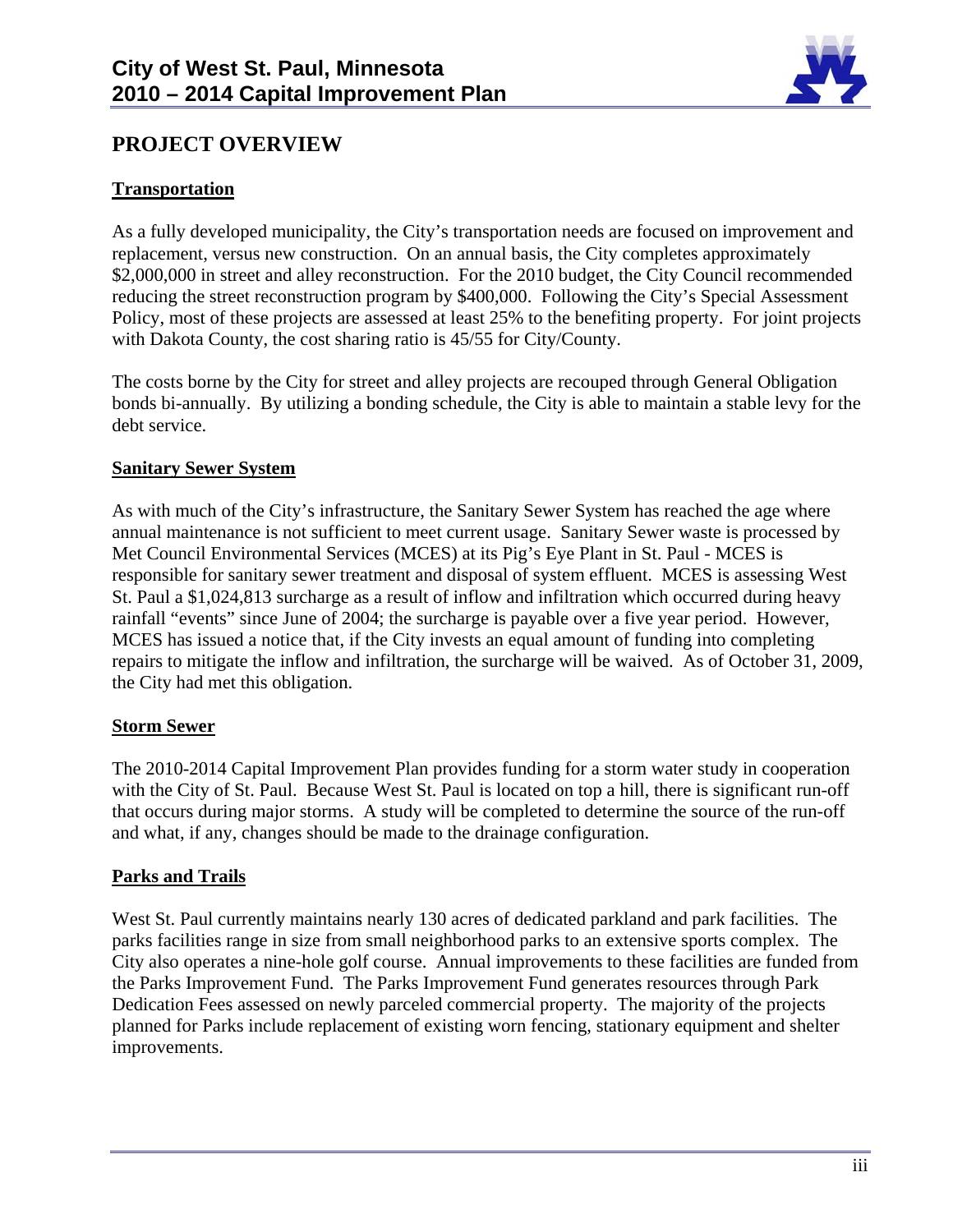

Three of the Parks facilities are operated as enterprise funds: 1) Golf Course, 2) Ice Arena, and 3) Swimming Pool. When possible, improvements to these facilities are planned to be funded from the balances in the individual funds, however, limited fund balance has forced the use of other City resources. The replacement of the existing Ice Arena is included as a project in the 2010-2014 Capital Improvement Plan. Significant repairs to the buildings roof and cooling system are anticipated and prompt a study into the feasibility of partnering with other jurisdictions to build a replacement facility. The estimated amount of the project is \$10.0 million.

## **Government Buildings**

The 2010-2014 Capital Improvement Plan provides for the completion of a new public works facility (begun in 2009) and contemplates future replacement of the existing Municipal Center. In October of 2009, the City issued bonds in the amount of \$6.5 million to finance construction of the new Public Works Facility. Footings and site work will be completed in late 2009, with occupancy planned for October 2010. Despite the bond proceeds being received in 2009, the bulk of expenditures will occur in 2010 during construction. These expenditures are reflected in 2010 and shown as funded from prior year bond proceeds. The total cost of the facility is expected to exceed the \$6.5 million bond. The City anticipates issuing additional General Obligation debt, if needed, at the completion of the project when total costs are known.

|                                                             | Total Cost by Year (Thousands \$) |         |                |                          |          |                          |                                |                              |
|-------------------------------------------------------------|-----------------------------------|---------|----------------|--------------------------|----------|--------------------------|--------------------------------|------------------------------|
| <b>Project Title</b>                                        | <b>Prior Year</b><br>Costs        | 2010    | 2011           | 2012                     | 2013     | 2014                     | Total 5-<br>Year<br><b>CIP</b> | <b>Total Project</b><br>Cost |
| Public Works Facility                                       | 1,245.0                           | 7,300.0 |                |                          |          | $\overline{\phantom{a}}$ | 7,300.0                        | 8,545.0                      |
| Renovation/Replacement of City<br>Hall                      |                                   |         | $\blacksquare$ | $\overline{\phantom{a}}$ | 8,500.0  | $\overline{\phantom{a}}$ | 8,500.0                        | 8,500.0                      |
| Ice Arena Complex                                           |                                   |         |                | $\overline{\phantom{a}}$ | 10,000.0 | $\overline{\phantom{m}}$ | 10,000.0                       | 10,000.0                     |
| <b>Annual Street and Alley</b><br>Improvements              |                                   | 1,250.0 | 1,750.0        | 2,000.0                  | 2,200.0  | 2,000.0                  | 9,200.0                        | 9,200.0                      |
| Delaware Avenue Improvements<br>(City portion)              |                                   | 137.0   | 365.0          | $\overline{\phantom{a}}$ |          | $\overline{\phantom{a}}$ | 502.0                          | 502.0                        |
| <b>Riverview Stormwater</b><br>Improvements                 |                                   |         | 100.0          | $\overline{\phantom{a}}$ |          |                          | 100.0                          | 100.0                        |
| Signal Upgrade - Robert Street and<br><b>Bernard Street</b> |                                   |         |                | $\overline{\phantom{a}}$ | 125.0    |                          | 125.0                          | 125.0                        |
| Signal Upgrade - Robert Street and<br>Thompson Ave. (CR 6)  |                                   |         |                | $\overline{\phantom{a}}$ |          | 70.0                     | 70.0                           | 70.0                         |
| Annual Parks Facilities Upgrades                            |                                   | 85.3    | 86.2           | 20.8                     | 5.0      | 16.5                     | 213.8                          | 213.8                        |
| <b>Grand Total</b>                                          | 1,245.0                           | 8,772.3 | 2,301.2        | 2,020.8                  | 20,830.0 | 2,086.5                  | 36,010.8                       | 37,255.8                     |

# **FIVE-YEAR COST SUMMARY**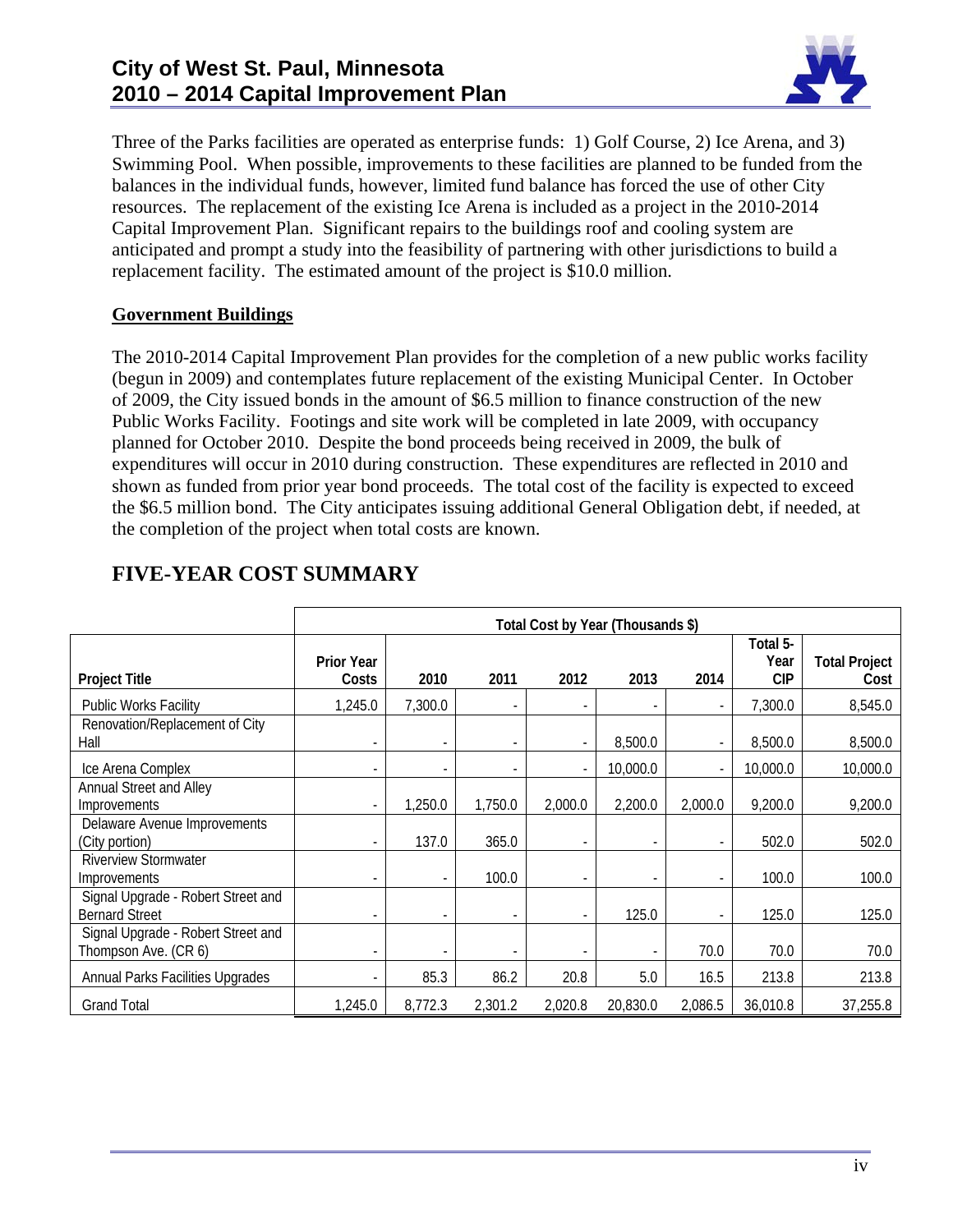

# **SUMMARY OF EXISTING DEBT OBLIGATIONS**

The table below shows the type and amount of outstanding debt as of 12/31/2008:

|                                      |            |              |            | Authorized    |              |
|--------------------------------------|------------|--------------|------------|---------------|--------------|
|                                      | Interest   | <b>Issue</b> | Maturity   | and           |              |
|                                      | Rate       | Date         | Date       | <b>Issued</b> | Outstanding  |
| <b>Governmental-Type Activities:</b> |            |              |            |               |              |
| G.O. Special Assessment Bonds:       |            |              |            |               |              |
| Improvement Bonds of 1998A           | 3.60-4.35% | 10/31/1994   | 11/30/2015 | 2,200,000     | 1,710,000    |
| Improvement Refunding Bonds of 1998B | 3.60-4.00% | 11/17/1994   | 1/31/2010  | 2,130,000     | 600,000      |
| Improvement Bonds of 2000B           | 4.35-5.15% | 11/30/1996   | 11/30/2017 | 1,265,000     | 1,065,000    |
| Improvement Bonds of 2002A           | 3.00-4.30% | 11/30/1998   | 1/31/2015  | 1,335,000     | 1,160,000    |
| Refunding Improvement Bonds of 2002B | 2.50-4.00% | 12/17/1998   | 7/31/2012  | 1,680,000     | 670,000      |
| Improvement Bonds of 2004A           | 2.25-4.00% | 11/30/2000   | 11/30/2018 | 1,360,000     | 1,105,000    |
| Improvement Bonds of 2006A           | 3.50-3.90% | 12/6/2002    | 11/30/2021 | 2,450,000     | 2,305,000    |
| Improvement Bonds of 2008A           | 2.50-4.6%  | 12/23/2008   | 11/30/2023 | 2,370,000     | 2,370,000    |
| Total G.O. special assessment bonds  |            |              |            | 14,790,000    | 10,985,000   |
| <b>Tax Increment Bonds:</b>          |            |              |            |               |              |
| G.O. TIF Bonds of 2005A              | 3.75-4.50% | 10/31/2001   | 1/31/2031  | 1,605,000     | 1,580,000    |
| G.O. Bonds:                          |            |              |            |               |              |
| W.M.O. Bonds of 1994                 | 4.00-6.00% | 4/30/1990    | 1/31/2010  | 545,000       | 100,000      |
| G.O. Arena Revenue Bonds of 1997     | 4.90%      | 12/29/1993   | 1/31/2018  | 1,455,000     | 1,040,000    |
| Total general obligation bonds       |            |              |            | 2,000,000     | 1,140,000    |
| G.O. Capital Notes:                  |            |              |            |               |              |
| Capital Note of 2003                 | 4.40%      | 9/30/2003    | 9/30/2008  | 225,000       |              |
| Capital Note of 2004                 | 4.00%      | 9/30/2004    | 9/30/2009  | 180,000       | 38,000       |
| Capital Note of 2005                 | 4.00%      | 9/30/2005    | 9/30/2010  | 185,000       | 77,000       |
| Capital Note of 2006                 | 4.75%      | 9/30/2006    | 9/30/2011  | 242,000       | 147,000      |
| Capital Note of 2007                 | 4.75%      | 9/30/2007    | 9/30/2012  | 190,000       | 154,000      |
| Capital Note of 2008                 | 4.95%      | 9/30/2008    | 9/30/2013  | 230,000       | 230,000      |
| Total capital notes                  |            |              |            | 1,252,000     | 646,000      |
| Capital lease payable                | 5.00%      | 4/7/2000     | 3/30/2009  | 703,000       | 39,451       |
| Total governmental type activities   |            |              |            | \$20,350,000  | \$14,390,451 |
|                                      |            |              |            |               |              |
| Revenue bonds:                       |            |              |            |               |              |
| Golf Course Bonds of 1995            | 6.50%      | 6/30/1991    | 11/30/2022 | \$970,000     | \$595,000    |
| G.O. Sewer Revenue Bonds of 2000A    | 4.50-5.25% | 11/30/1996   | 11/30/2020 | 1,825,000     | 1,300,000    |
| Total business-type activities       |            |              |            | \$2,795,000   | \$1,895,000  |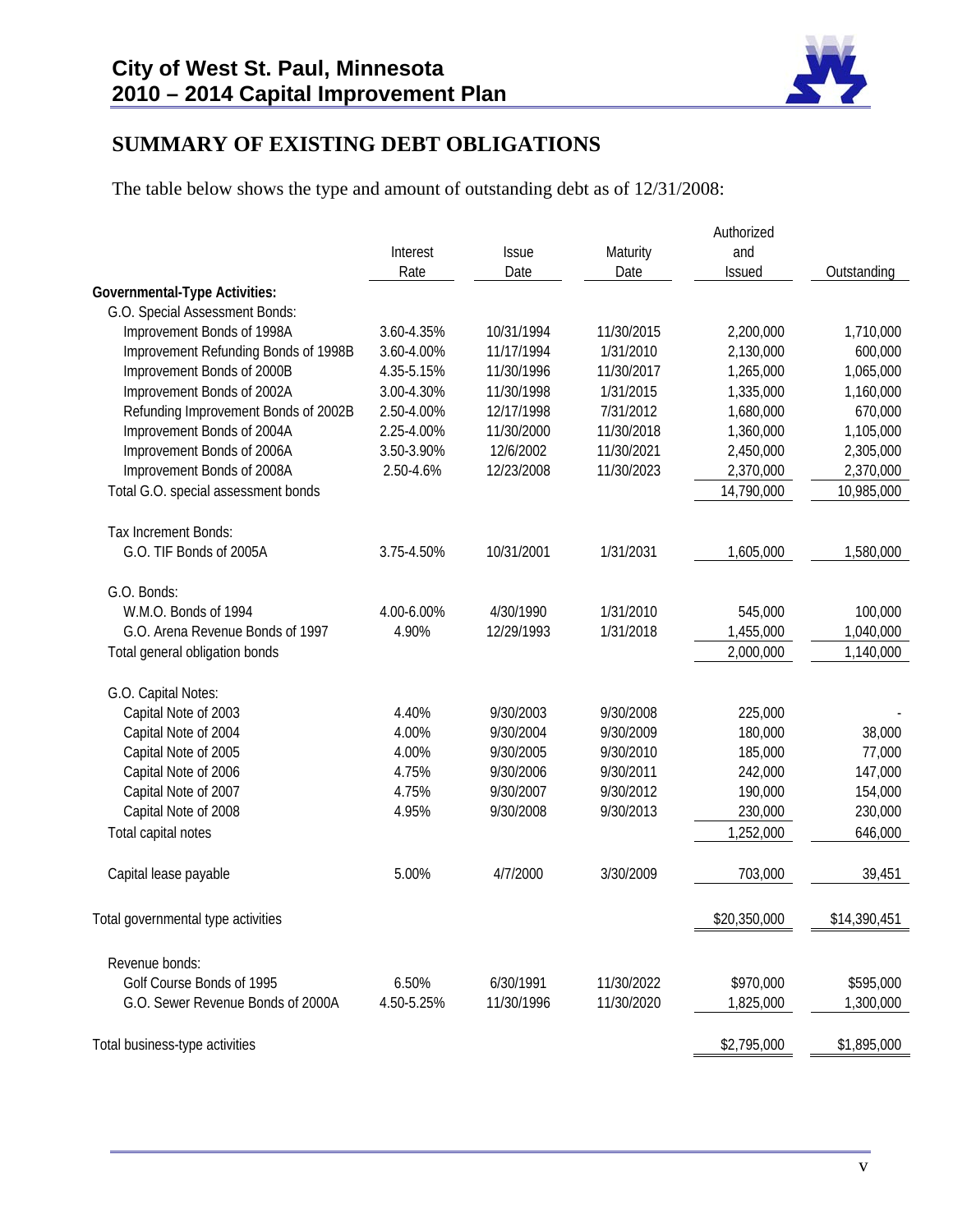

**This page was left blank intentionally.**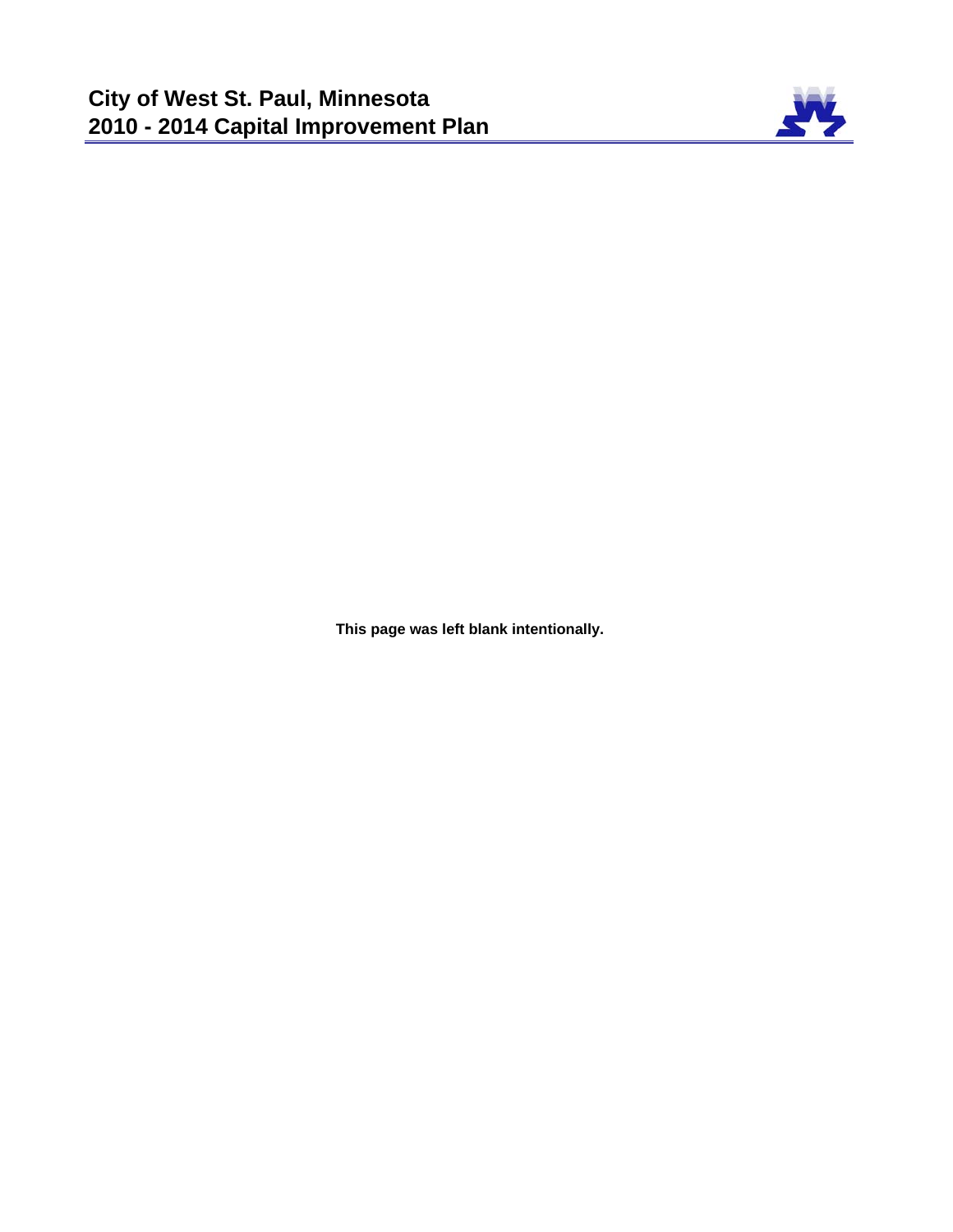

**DEPARTMENT** Public Works/Government Buildings

| <b>ITITLE OF PROJECT I</b> | <b>Public Works Facility</b> |
|----------------------------|------------------------------|
| <b>PROJECT NUMBER</b>      | 2009-41097                   |

#### **DESCRIPTION OF PROJECT**

The land for this project was initially purchased in 2004. The parcel is approximately 5 acres and is located at the corner of Marie Avenue East and Holiday Road in West St. Paul, MN. The purchase price of the land was \$445,000 and was funded through the Public Works Reserve fund balance. The construction project was begun in 2009 with a total estimated project cost of \$8.1 million. Approximately \$800,000 is planned to be expended in 2009, with the remainder in 2010.

#### **IMPACT ON OPERATIONS**

The impact of the new facility on operations is an expected lowering of utility costs due to the efficiency of the building, less wear & tear on equipment as more items can be stored inside, and a more efficient work flow. The longer term impact is the ability to re-use the existing site on Livingston Avenue.

| <b>COST BY YEAR</b> | <b>Prior Years</b> | <b>2010</b> | 2011 | 2012 | 2013 | 2014 |
|---------------------|--------------------|-------------|------|------|------|------|
| Land                | \$445,000          |             |      |      |      |      |
| Engineering         |                    |             |      |      |      |      |
| Consulting          | \$300,000          |             |      |      |      |      |
| Construction        | \$500,000          | \$7,300,000 |      |      |      |      |
| Other               |                    |             |      |      |      |      |
| <b>Total Cost</b>   | \$1,245,000        | \$7,300,000 | \$0  | \$0  | \$0  | \$0  |

| <b>FUNDING SOURCE</b> | <b>Prior Years</b> | 2010        | 2011 | 2012 | 2013 | 2014 |
|-----------------------|--------------------|-------------|------|------|------|------|
| Levy                  | \$0                | \$0         | \$0  | \$0  | \$0  | \$0  |
| <b>Fund Balance</b>   | \$445,000          |             |      |      |      |      |
| <b>Bond</b>           | \$800,000          | \$7,300,000 |      |      |      |      |
| Spec'l Assess         |                    |             |      |      |      |      |
| <b>State</b>          |                    |             |      |      |      |      |
| Federal               |                    |             |      |      |      |      |
| Other                 |                    |             |      |      |      |      |
| <b>Total Funding</b>  | \$1,245,000        | \$7,300,000 | \$0  | \$0  | \$0  | \$0  |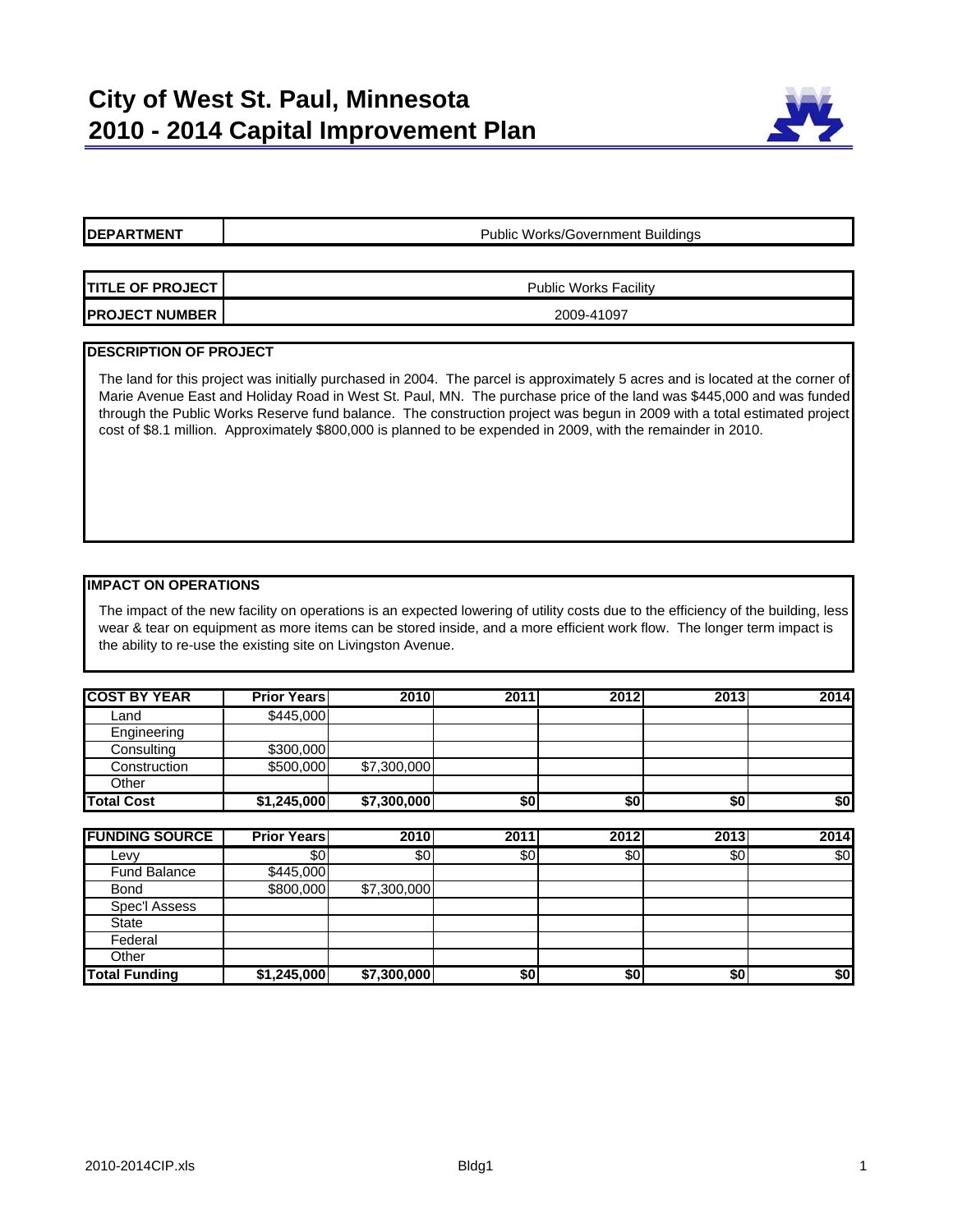

| <b>IDEPARTMENT</b>       | Government Buildings                |
|--------------------------|-------------------------------------|
|                          |                                     |
| <b>ITITLE OF PROJECT</b> | Renovation/Replacement of City Hall |
| <b>PROJECT NUMBER</b>    | TBD                                 |
|                          |                                     |

Pending the outcome of a planned Facility Condition Assessment in 2010, recommended repairs/upgrades may warrant the replacement of the existing facility. In anticipation of this need, the City is attempting to identify the cost and financing for either a massive renovation of the building, or a replacement or addition.

#### **IMPACT ON OPERATIONS**

Annual debt service is anticipated to be approximately \$575,000 based upon a total project cost of \$8.5 million at a rate of 4.5% for 25 years. It is further anticipated that energy usage would decline, particlarly with the additon of natural lighting and that maintenance costs would drop dramatically. An annual maintenance fund is recommended.

| <b>COST BY YEAR</b> | <b>Prior Years</b> | 2010 | 2011 | 2012 | 2013        | 2014 |
|---------------------|--------------------|------|------|------|-------------|------|
| Land                |                    |      |      |      |             |      |
| Engineering         |                    |      |      |      |             |      |
| Consulting          |                    |      |      |      | \$500,000   |      |
| Construction        |                    |      |      |      | \$8,000,000 |      |
| Other               |                    |      |      |      |             |      |
| <b>Total Cost</b>   | \$0 <sub>1</sub>   | \$0  | \$0  | \$0  | \$8,500,000 | \$0  |

| <b>FUNDING SOURCE</b> | <b>Prior Years</b> | 2010 | 2011 | 2012 | 2013        | 2014       |
|-----------------------|--------------------|------|------|------|-------------|------------|
| Levy                  | \$0                | \$0  | \$0  | \$0  | \$0         | $\sqrt{6}$ |
| <b>Fund Balance</b>   |                    |      |      |      |             |            |
| <b>Bond</b>           |                    |      |      |      | \$8,500,000 |            |
| Spec'l Assess         |                    |      |      |      |             |            |
| <b>State</b>          |                    |      |      |      |             |            |
| Federal               |                    |      |      |      |             |            |
| Other                 |                    |      |      |      |             |            |
| <b>Total Funding</b>  | \$0                | \$0  | \$0  | \$0  | \$8,500,000 | \$0        |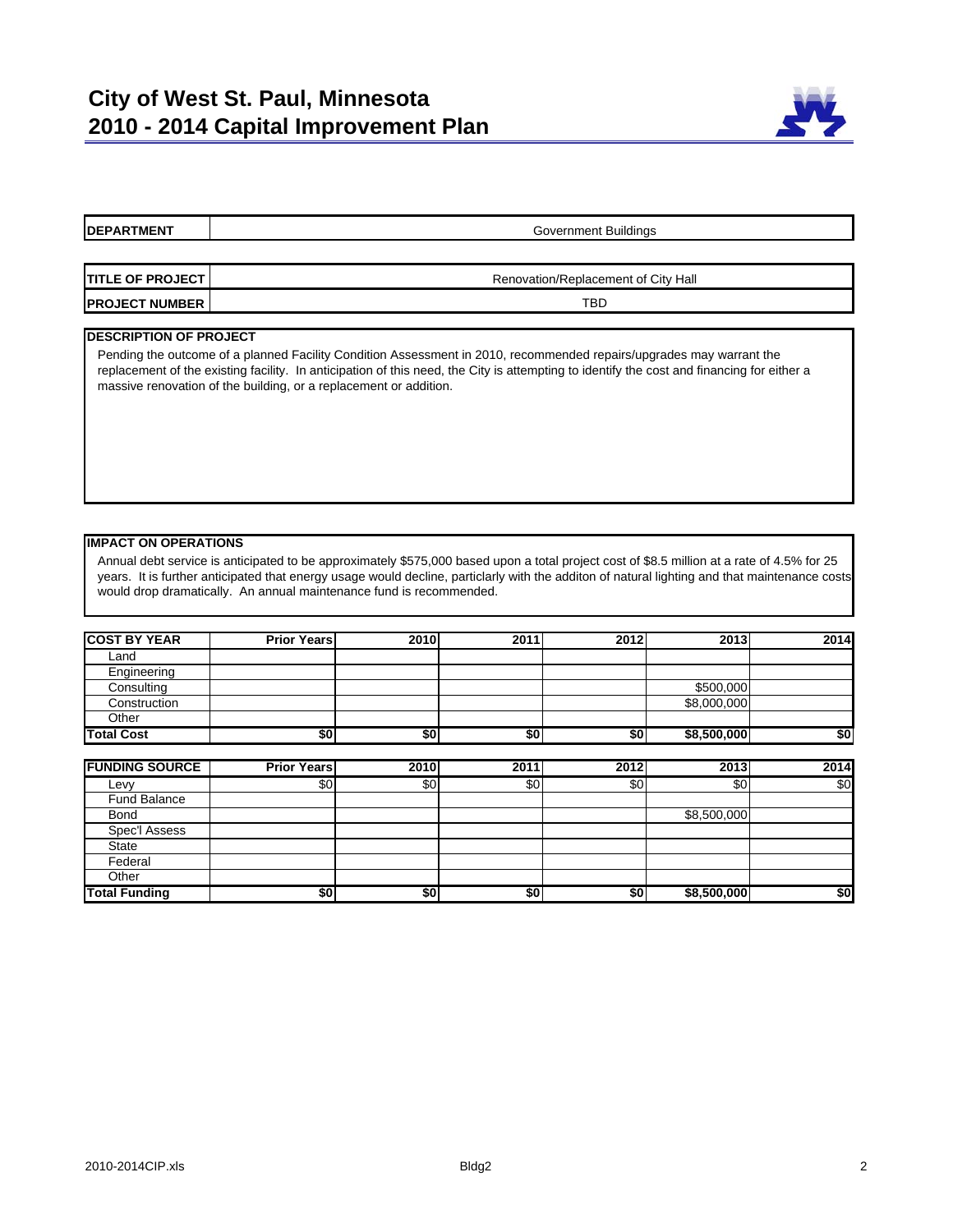# **City of West St. Paul, Minnesota 2010 - 2014 Capital Improvement Plan**



| <b>IDEPARTMENT</b>         | Parks & Recreation/Government Buildings/Arena |  |  |  |  |  |
|----------------------------|-----------------------------------------------|--|--|--|--|--|
|                            |                                               |  |  |  |  |  |
| <b>ITITLE OF PROJECT I</b> | New Ice Arena                                 |  |  |  |  |  |
| <b>PROJECT NUMBER</b>      | 615-49853-40520 (2013)                        |  |  |  |  |  |

#### **DESCRIPTION OF PROJECT**

Г

The existing ice arena exhibits major structural problems. On of the roof joists is failing and does not provide sufficient support to hold large amounts of snow. Currently, the arena manager must use a snow blower to remove the snow pack. Additional, the existing compressors are very inefficient as they do not have a variable capacity - they are either running or off. The cooling elements for the floor are in need of replacement and there are issues with ADA non-compliance. Given a cost/benefit analysis, it appears that replacing the ice arena is a more cost effective solution. This project estimate is merely a placeholder while various scenarios are investigated, including partnering with the school district or local athletic associations.

#### **IMPACT ON OPERATIONS**

| <b>COST BY YEAR</b> | <b>Prior Years</b> | 2010 | 2011 | 2012 | 2013         | 2014 |
|---------------------|--------------------|------|------|------|--------------|------|
| Land                |                    |      |      |      |              |      |
| Engineering         |                    |      |      |      |              |      |
| Consulting          |                    |      |      | \$0  | \$500,000    |      |
| Construction        |                    |      |      | \$0  | \$9,500,000  |      |
| Other               |                    |      |      |      |              |      |
| <b>Total Cost</b>   | \$0                | \$0  | \$0  | \$0  | \$10,000,000 | \$0  |

| <b>FUNDING SOURCE</b> | <b>Prior Years</b> | 2010 | 2011 | 2012 | 2013         | 2014 |
|-----------------------|--------------------|------|------|------|--------------|------|
| Levy                  | \$0                | \$0  |      | \$0  | \$0          | \$0  |
| <b>Fund Balance</b>   |                    |      |      |      |              |      |
| <b>Bond</b>           |                    |      |      |      | \$6,800,000  |      |
| Spec'l Assess         |                    |      |      |      | \$1,200,000  |      |
| <b>State</b>          |                    |      |      |      |              |      |
| Federal               |                    |      |      |      |              |      |
| Other (partners)      |                    |      |      | \$0  | \$2,000,000  |      |
| <b>Total Funding</b>  | \$0                | \$0  | \$0  | \$0  | \$10,000,000 | \$0  |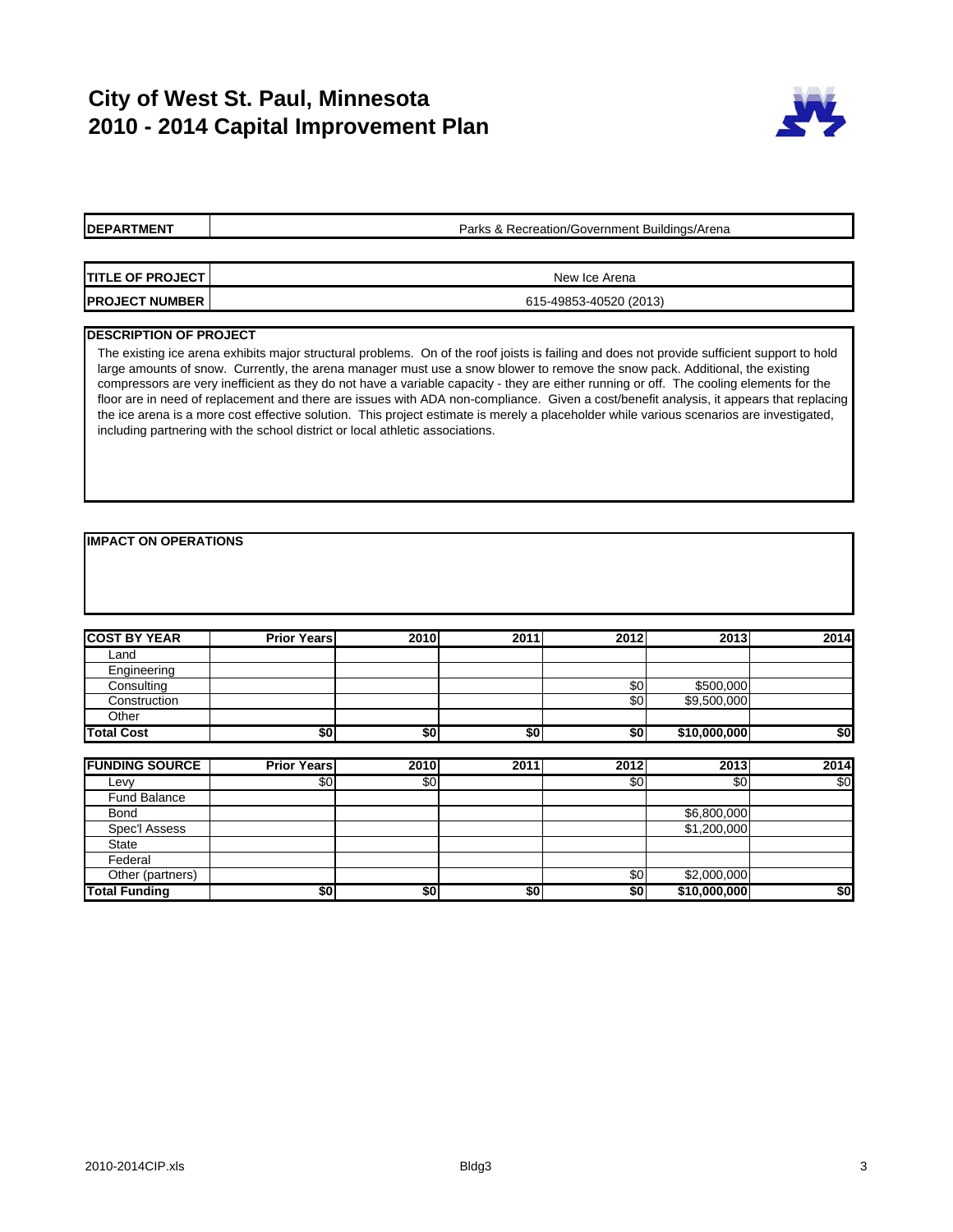

| <b>IDEPARTMENT</b>         | Streets/Engineering                       |
|----------------------------|-------------------------------------------|
|                            |                                           |
| <b>ITITLE OF PROJECT I</b> | 2010 Annual Street and Alley Improvements |
| <b>PROJECT NUMBER  </b>    | 2010-41101                                |

Each year the City identifies the locations of streets and alleys that do not currently, or soon will not meet the minimum quality standards. The following streets and alley segments have been identified for the 2010 program:

Oakview Road Crestway Lane Smith/Ottawa alley, from Dodd Road to Butler Avenue Dodd/Hedge alley, from Hedge Street to Charleton

#### **IMPACT ON OPERATIONS**

| <b>COST BY YEAR</b> | <b>Prior Years</b> | 2010        | 2011 | 2012 | 2013 | 2014 |
|---------------------|--------------------|-------------|------|------|------|------|
| Land                |                    |             |      |      |      |      |
| Engineering         |                    |             |      |      |      |      |
| Consulting          |                    |             |      |      |      |      |
| Construction        |                    | \$1,250,000 |      |      |      |      |
| Other               |                    |             |      |      |      |      |
| <b>Total Cost</b>   | \$0                | \$1,250,000 | \$0  | \$0  | \$0  | \$0  |

| <b>FUNDING SOURCE</b> | <b>Prior Years</b> | 2010        | 2011 | 2012            | 2013            | 2014 |
|-----------------------|--------------------|-------------|------|-----------------|-----------------|------|
| Levy                  | \$0                | \$0         | \$0  | \$0             | \$0             | \$0  |
| <b>Fund Balance</b>   |                    |             |      |                 |                 |      |
| <b>Bond</b>           |                    | \$812,500   |      |                 |                 |      |
| Spec'l Assess         |                    | \$437,500   |      |                 |                 |      |
| State                 |                    |             |      |                 |                 |      |
| Federal               |                    |             |      |                 |                 |      |
| Other                 |                    |             |      |                 |                 |      |
| <b>Total Funding</b>  | \$0                | \$1,250,000 | \$0  | $\overline{50}$ | $\overline{50}$ | \$0  |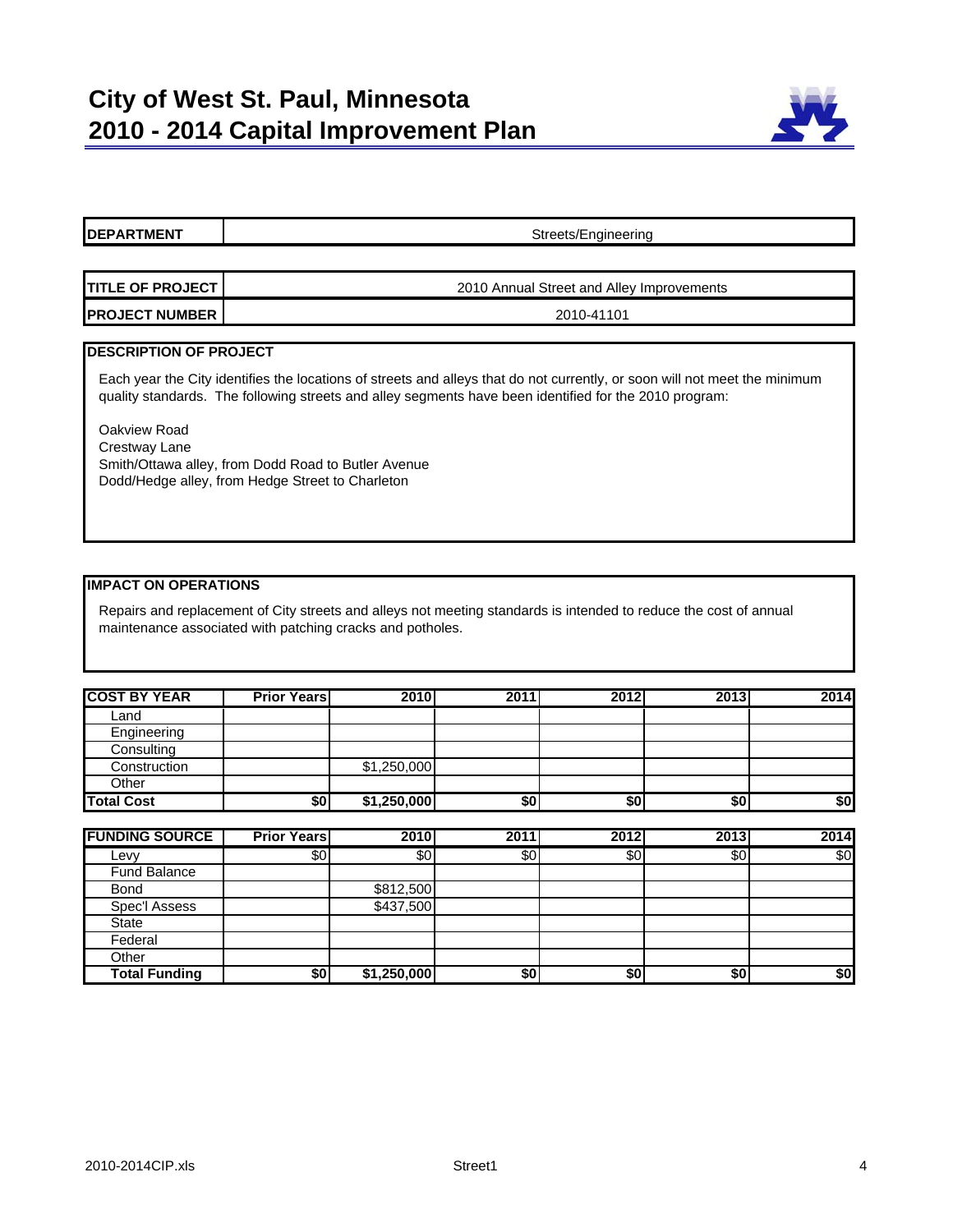

| <b>DEPARTMENT</b>       | Streets/Engineering                         |
|-------------------------|---------------------------------------------|
|                         |                                             |
| <b>TITLE OF PROJECT</b> | Delaware Avenue Improvements (City portion) |
| <b>PROJECT NUMBER</b>   | 2010-41102                                  |

Delaware Avenue is a Dakota County Road. As part of the City/County cost sharing agreement, the cost to reconstruct Delaware Avenue south of Marie Avenue is to be split 55% to the County and 45% to the City. Mendota Heights and the City are splitting the City portion, which will be funded through a combination of State funding and special assessments to the benefiting property owners.

#### **IMPACT ON OPERATIONS**

Limited impact as this a County road

| <b>COST BY YEAR</b> | <b>Prior Years</b> | 2010      | 2011      | 2012 | 2013 | 2014 |
|---------------------|--------------------|-----------|-----------|------|------|------|
| Land                |                    |           |           |      |      |      |
| Engineering         |                    |           |           |      |      |      |
| Consulting          |                    |           |           |      |      |      |
| Construction        |                    | \$137,000 | \$365,000 |      |      |      |
| Other               |                    |           |           |      |      |      |
| <b>Total Cost</b>   | \$0                | \$137,000 | \$365,000 | \$0  | \$0  | \$0  |

| <b>FUNDING SOURCE</b> | <b>Prior Years</b> | 2010      | 2011      | 2012 | 2013 | 2014 |
|-----------------------|--------------------|-----------|-----------|------|------|------|
| Levy                  | \$0                | \$0       | \$0       | \$0  | \$0  | \$0  |
| Fund Balance          |                    | \$0       | \$0       |      |      |      |
| <b>Bond</b>           |                    |           |           |      |      |      |
| Spec'l Assess         |                    | \$0       | \$80,000  |      |      |      |
| State - MSA           |                    | \$137,000 | \$285,000 |      |      |      |
| Federal               |                    |           |           |      |      |      |
| Other                 |                    |           |           |      |      |      |
| <b>Total Funding</b>  | \$0                | \$137,000 | \$365,000 | \$0  | \$0  | \$0  |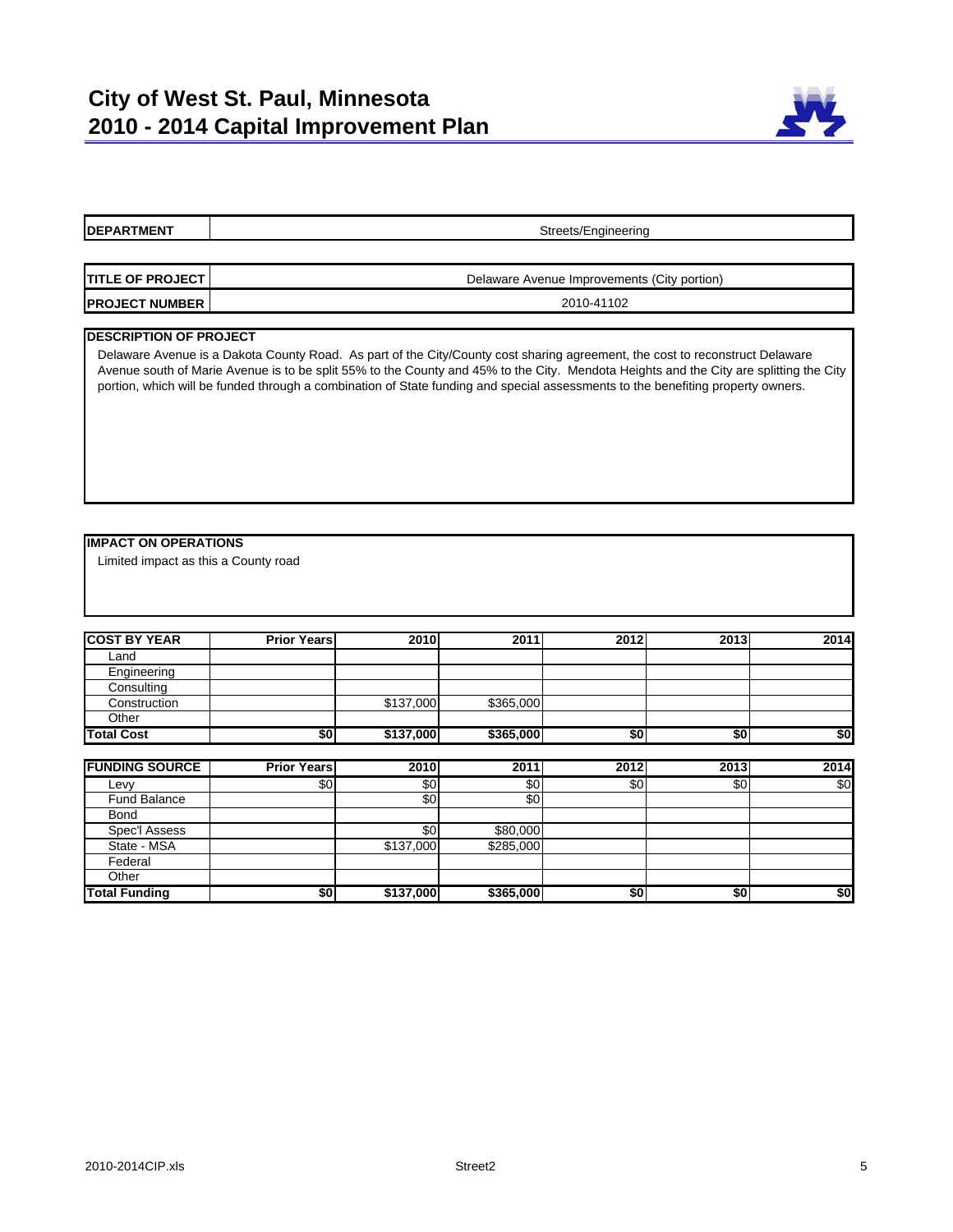

| <b>IDEPARTMENT</b>       | Streets/Engineering                       |
|--------------------------|-------------------------------------------|
|                          |                                           |
| <b>ITITLE OF PROJECT</b> | 2011 Annual Street and Alley Improvements |
| <b>PROJECT NUMBER</b>    | 2011-41111                                |

Each year the City identifies the locations of streets and alleys that do not currently, or soon will not meet the minimum quality standards. The streets and alley segments have not yet been identified for the 2011 program.

#### **IMPACT ON OPERATIONS**

| <b>COST BY YEAR</b> | <b>Prior Years</b> | 2010 | 2011        | 2012 | 2013 | 2014 |
|---------------------|--------------------|------|-------------|------|------|------|
| Land                |                    |      |             |      |      |      |
| Engineering         |                    |      |             |      |      |      |
| Consulting          |                    |      |             |      |      |      |
| Construction        |                    |      | \$1,750,000 |      |      |      |
| Other               |                    |      |             |      |      |      |
| <b>Total Cost</b>   | \$0                | \$0  | \$1,750,000 | \$0  | \$0  | \$0  |

| <b>FUNDING SOURCE</b> | <b>Prior Years</b> | 2010 | 2011        | 2012 | 2013 | 2014 |
|-----------------------|--------------------|------|-------------|------|------|------|
| Levy                  | \$0                | \$0  | \$0         | \$0  | \$0  | \$0  |
| Fund Balance          |                    |      |             |      |      |      |
| <b>Bond</b>           |                    |      | \$1,312,500 |      |      |      |
| Spec'l Assess         |                    |      | \$437,500   |      |      |      |
| <b>State</b>          |                    |      |             |      |      |      |
| Federal               |                    |      |             |      |      |      |
| Other                 |                    |      |             |      |      |      |
| <b>Total Funding</b>  | \$0                | \$0  | \$1,750,000 | \$0  | \$0  | \$0  |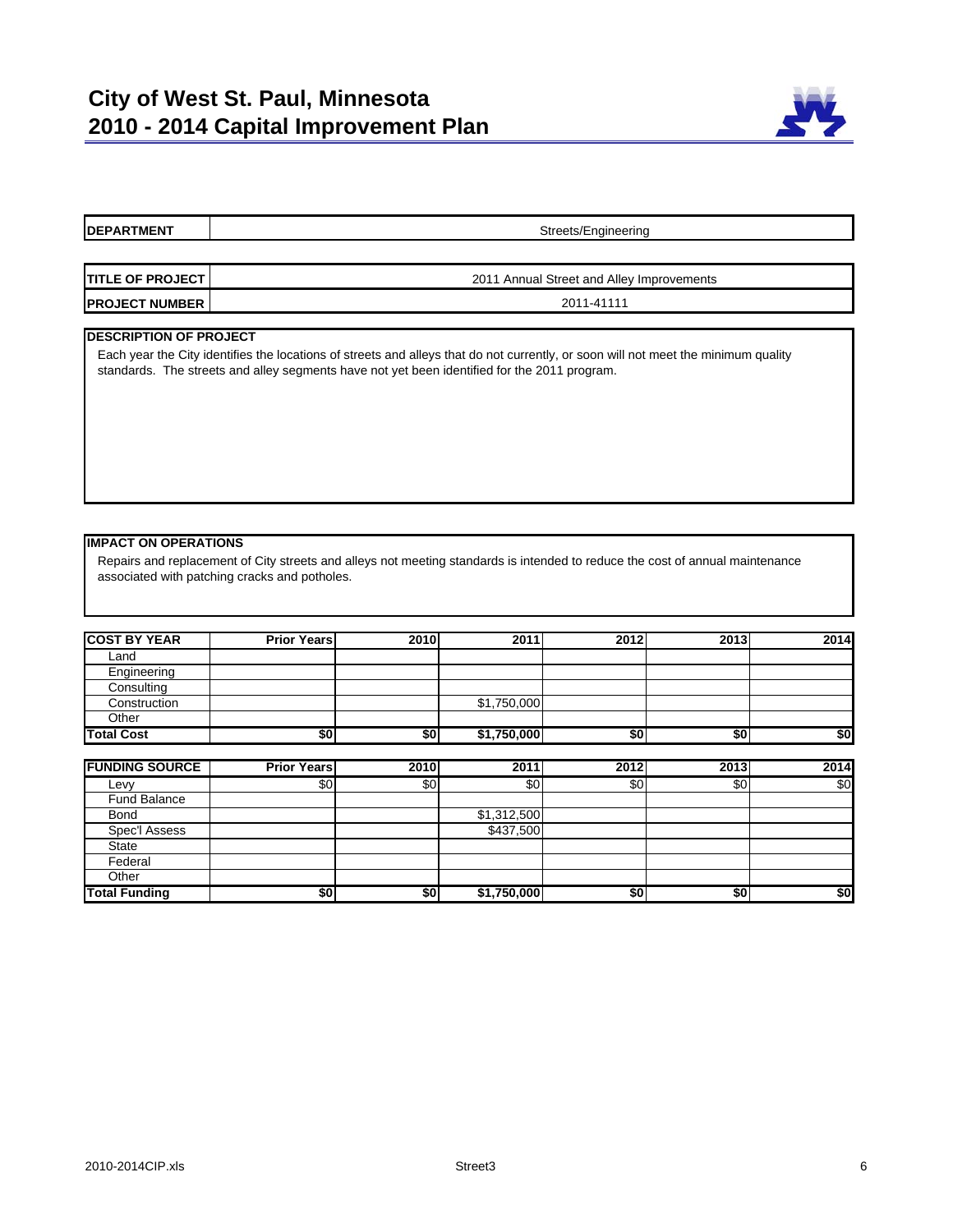

| <b>IDEPARTMENT</b>       | Streets/Engineering                       |
|--------------------------|-------------------------------------------|
|                          |                                           |
| <b>ITITLE OF PROJECT</b> | 2012 Annual Street and Alley Improvements |
| <b>PROJECT NUMBER</b>    | 2012-41121                                |

Each year the City identifies the locations of streets and alleys that do not currently, or soon will not meet the minimum quality standards. The streets and alley segments have not yet been identified for the 2012 program.

#### **IMPACT ON OPERATIONS**

| <b>COST BY YEAR</b> | <b>Prior Years</b> | 2010 | 2011 | 2012        | 2013 | 2014 |
|---------------------|--------------------|------|------|-------------|------|------|
| Land                |                    |      |      |             |      |      |
| Engineering         |                    |      |      |             |      |      |
| Consulting          |                    |      |      |             |      |      |
| Construction        |                    |      |      | \$2,000,000 |      |      |
| Other               |                    |      |      |             |      |      |
| <b>Total Cost</b>   | \$0                | \$0  | \$0  | \$2,000,000 | \$0  | \$0  |

| <b>FUNDING SOURCE</b> | <b>Prior Years</b> | 2010 | 2011 | 2012        | 2013 | <b>2014</b> |
|-----------------------|--------------------|------|------|-------------|------|-------------|
| Levy                  | \$0                | \$0  | \$0  | \$0         | \$0  | \$0         |
| <b>Fund Balance</b>   |                    |      |      |             |      |             |
| <b>Bond</b>           |                    |      |      | \$1,400,000 |      |             |
| Spec'l Assess         |                    |      |      | \$600,000   |      |             |
| <b>State</b>          |                    |      |      |             |      |             |
| Federal               |                    |      |      |             |      |             |
| Other                 |                    |      |      |             |      |             |
| <b>Total Funding</b>  | \$0                | \$0  | \$0  | \$2,000,000 | \$0  | \$0         |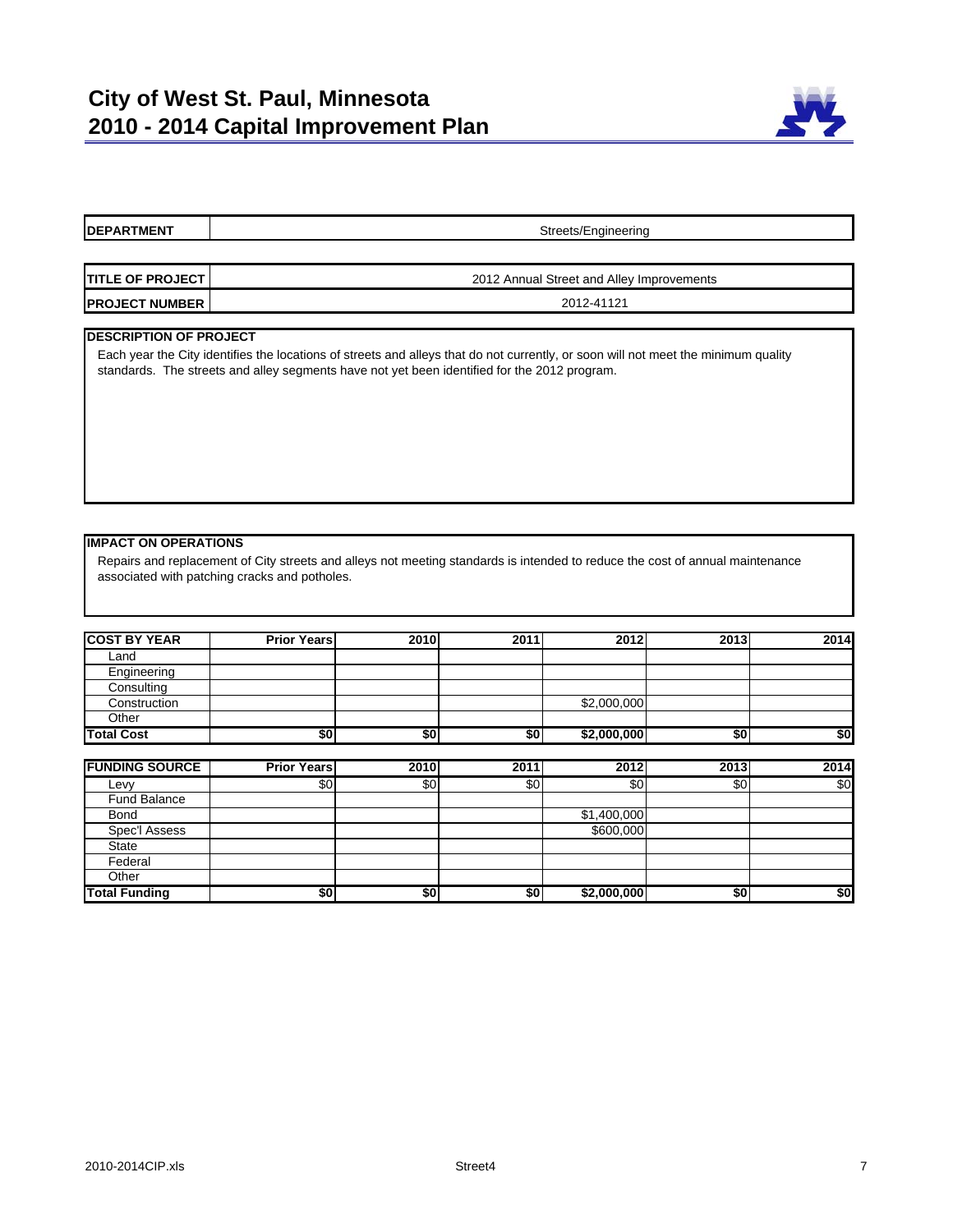

| <b>IDEPARTMENT</b>       | Streets/Engineering                       |
|--------------------------|-------------------------------------------|
|                          |                                           |
| <b>ITITLE OF PROJECT</b> | 2013 Annual Street and Alley Improvements |
| <b>PROJECT NUMBER</b>    | 2013-41131                                |
|                          |                                           |

Each year the City identifies the locations of streets and alleys that do not currently, or soon will not meet the minimum quality standards. While the specific streets and alley segments have not yet been identified for the 2013 program, the City is anticipating that \$1.0 million of the program will be funded through State MSA funds.

#### **IMPACT ON OPERATIONS**

| <b>COST BY YEAR</b> | <b>Prior Years</b> | 2010 | 2011 | 2012 | 2013        | 2014 |
|---------------------|--------------------|------|------|------|-------------|------|
| Land                |                    |      |      |      |             |      |
| Engineering         |                    |      |      |      |             |      |
| Consulting          |                    |      |      |      |             |      |
| Construction        |                    |      |      |      | \$2,200,000 |      |
| Other               |                    |      |      |      |             |      |
| <b>Total Cost</b>   | \$0                | \$0  | \$0  | \$0  | \$2,200,000 | \$0  |

| <b>FUNDING SOURCE</b> | <b>Prior Years</b> | 2010 | 2011 | 2012 | 2013        | <b>2014</b> |
|-----------------------|--------------------|------|------|------|-------------|-------------|
| $E$ evy               | \$0                | \$0  | \$0  | \$0  | \$0         | \$0         |
| <b>Fund Balance</b>   |                    |      |      |      |             |             |
| <b>Bond</b>           |                    |      |      |      | \$600,000   |             |
| Spec'l Assess         |                    |      |      |      | \$600,000   |             |
| <b>State</b>          |                    |      |      |      | \$1,000,000 |             |
| Federal               |                    |      |      |      |             |             |
| Other                 |                    |      |      |      |             |             |
| <b>Total Funding</b>  | \$0                | \$0  | \$0  | \$0  | \$2,200,000 | \$0         |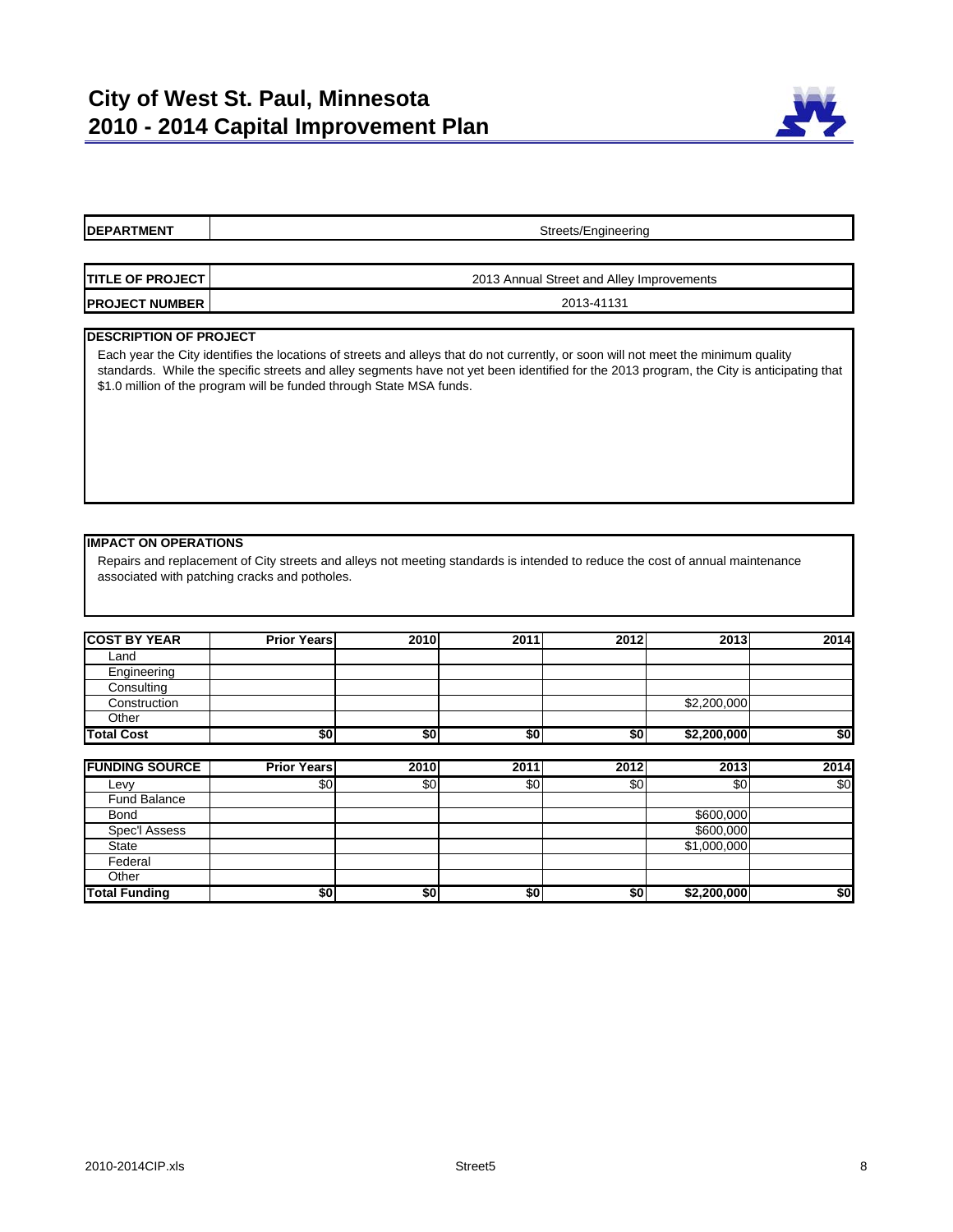

| <b>IDEPARTMENT</b>      | Streets/Engineering                       |
|-------------------------|-------------------------------------------|
|                         |                                           |
| <b>TITLE OF PROJECT</b> | 2014 Annual Street and Alley Improvements |
| <b>PROJECT NUMBER</b>   | 2014-41141                                |
|                         |                                           |

Each year the City identifies the locations of streets and alleys that do not currently, or soon will not meet the minimum quality standards. The streets and alley segments have not yet been identified for the 2014 program.

#### **IMPACT ON OPERATIONS**

| <b>COST BY YEAR</b> | <b>Prior Years</b> | 2010 | 2011 | 2012 | 2013 | 2014        |
|---------------------|--------------------|------|------|------|------|-------------|
| Land                |                    |      |      |      |      |             |
| Engineering         |                    |      |      |      |      |             |
| Consulting          |                    |      |      |      |      |             |
| Construction        |                    |      |      |      |      | \$2,000,000 |
| Other               |                    |      |      |      |      |             |
| <b>Total Cost</b>   | \$0                | \$0  | \$0  | \$0  | \$0  | \$2,000,000 |

| <b>FUNDING SOURCE</b> | <b>Prior Years</b> | 2010 | 2011 | 2012 | 2013 | 2014        |
|-----------------------|--------------------|------|------|------|------|-------------|
| Levy                  | \$0                | \$0  | \$0  | \$0  | \$0  | \$0         |
| <b>Fund Balance</b>   |                    |      |      |      |      |             |
| <b>Bond</b>           |                    |      |      |      |      | \$1,400,000 |
| Spec'l Assess         |                    |      |      |      |      | \$600,000   |
| State                 |                    |      |      |      |      |             |
| Federal               |                    |      |      |      |      |             |
| Other                 |                    |      |      |      |      |             |
| <b>Total Funding</b>  | \$0                | \$0  | \$0  | \$0  | \$0  | \$2,000,000 |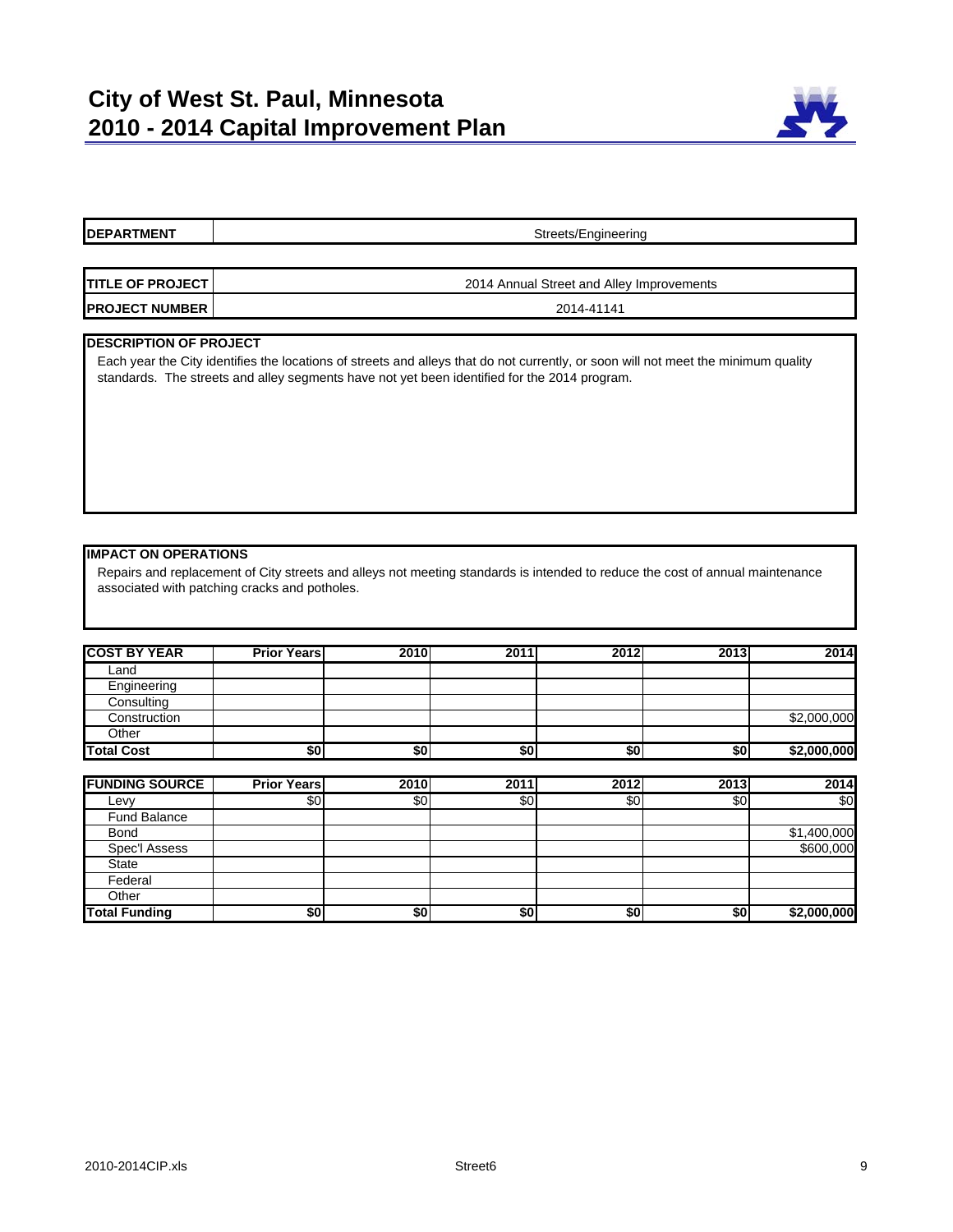

| <b>IDEPARTMENT</b>            | <b>Storm Sewer Utility</b>               |  |  |  |  |  |
|-------------------------------|------------------------------------------|--|--|--|--|--|
|                               |                                          |  |  |  |  |  |
| <b>TITLE OF PROJECT</b>       | <b>Riverview Stormwater Improvements</b> |  |  |  |  |  |
| <b>PROJECT NUMBER</b>         | 600-2011-00001 (600-49950-40530)         |  |  |  |  |  |
| <b>DESCRIPTION OF PROJECT</b> |                                          |  |  |  |  |  |

In cooperation with the City of St.Paul, municipalities contributing to stormwater runoff are required to contribute funding for a portion of the cost of stormwater improvements in St. Paul. The location of the proposed improvements is:

East of Delaware Avenue North of Morland Avenue West of Robert Street

The project will address drainage north through the City's 40-Acres neighborhood into St. Paul.

#### **IMPACT ON OPERATIONS**

| <b>COST BY YEAR</b> | <b>Prior Years</b> | 2010 | 2011      | 2012 | 2013 | 2014 |
|---------------------|--------------------|------|-----------|------|------|------|
| Land                |                    |      |           |      |      |      |
| Engineering         |                    |      |           |      |      |      |
| Consulting          |                    |      |           |      |      |      |
| Construction        |                    |      | \$100,000 |      |      |      |
| Other               |                    |      |           |      |      |      |
| <b>Total Cost</b>   | \$0                | \$0  | \$100,000 | \$0  | \$0  | \$0  |

| <b>FUNDING SOURCE</b> | <b>Prior Years</b> | 2010 | 2011      | 2012 | 2013 | 2014 |
|-----------------------|--------------------|------|-----------|------|------|------|
| Levy                  | \$0                | \$0  | \$0       | \$0  | \$0  | \$0  |
| Fund Balance          |                    |      | \$100,000 |      |      |      |
| <b>Bond</b>           |                    |      |           |      |      |      |
| Spec'l Assess         |                    |      |           |      |      |      |
| <b>State</b>          |                    |      |           |      |      |      |
| Federal               |                    |      |           |      |      |      |
| Other                 |                    |      |           |      |      |      |
| <b>Total Funding</b>  | \$0                | \$0  | \$100,000 | \$0  | \$0  | \$0  |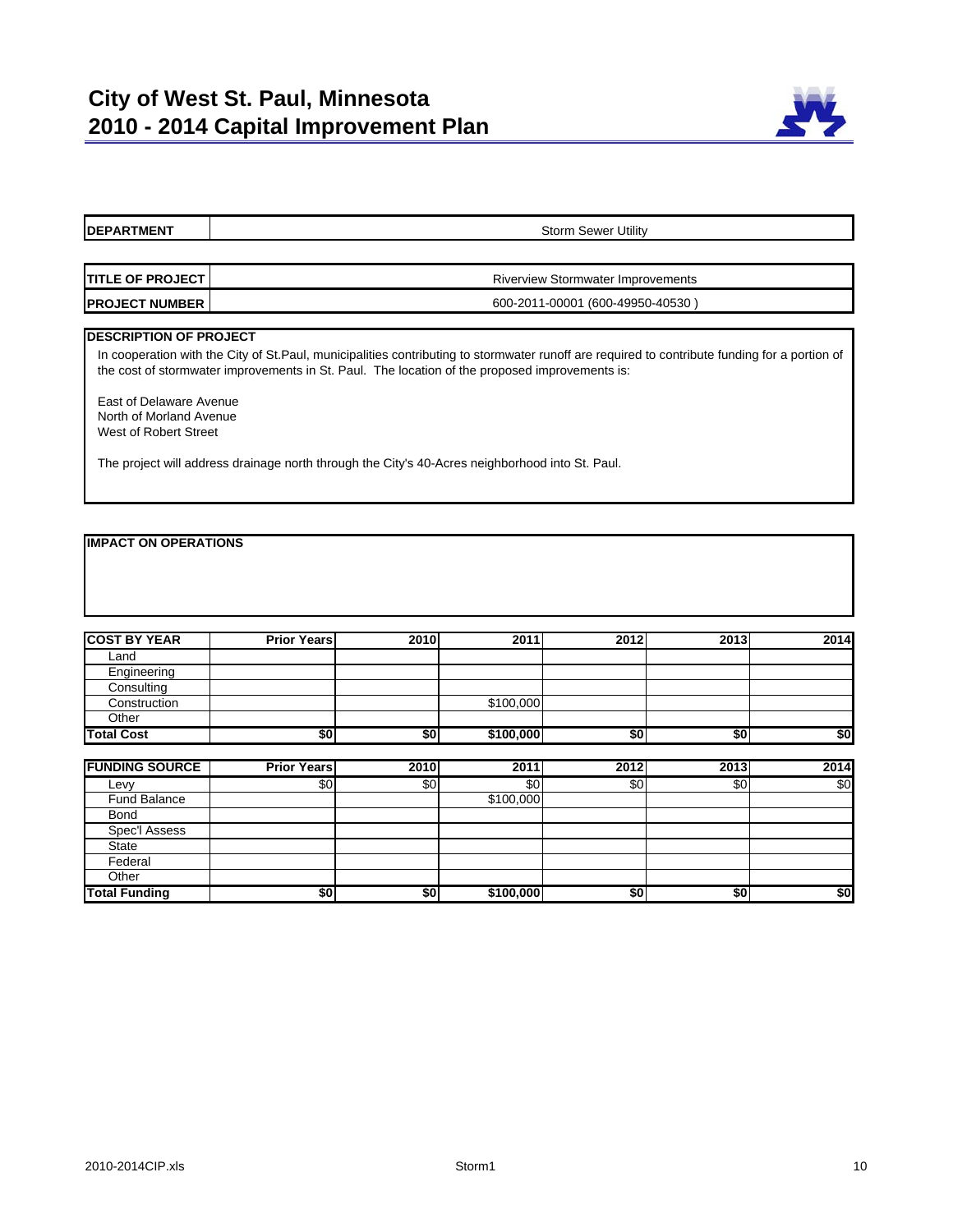

| <b>DEPARTMENT</b>       | Streets/Street Lighting                           |
|-------------------------|---------------------------------------------------|
|                         |                                                   |
| <b>TITLE OF PROJECT</b> | Signal Upgrade - Robert Street and Bernard Street |
| <b>PROJECT NUMBER</b>   | 2013-41132                                        |

The Minnesota Department of Transportation (Mn/DOT) has a signal replacement project programmed for the signal located at the intersection of Robert Street (TH 952) & Bernard Street. The project will include a new signal at all four legs of the intersection. The new signal will meet the latest ADA (American's with Disabilities Act) guidelines including audible & visual countdown crossing timers for pedestrians. The City has jurisdiction over both legs of Bernard Street at the intersection so the City's portion of the initial cost will be one-half (1/2). Mn/DOT will be responsible for the remaining half (1/2) of the cost. The City's costs are expected to be financed with MSA funds.

#### **IMPACT ON OPERATIONS**

Newer LED technology in the signal heads should lower life-time energy costs for the signal.

| <b>COST BY YEAR</b> | <b>Prior Years</b> | 2010 | 2011 | 2012 | 2013      | 2014 |
|---------------------|--------------------|------|------|------|-----------|------|
| Land                |                    |      |      |      |           |      |
| Engineering         |                    |      |      |      |           |      |
| Consulting          |                    |      |      |      |           |      |
| Construction        |                    |      |      |      | \$125,000 |      |
| Other               |                    |      |      |      |           |      |
| <b>Total Cost</b>   | \$0                | \$0  | \$0  | \$0  | \$125,000 | \$0  |

| <b>FUNDING SOURCE</b> | <b>Prior Years</b> | 2010 | 2011 | 2012 | 2013      | <b>2014</b> |
|-----------------------|--------------------|------|------|------|-----------|-------------|
| Levy                  | \$0                | \$0  | \$0  | \$0  | \$0       | \$0         |
| <b>Fund Balance</b>   |                    |      |      |      |           |             |
| <b>Bond</b>           |                    |      |      |      |           |             |
| Spec'l Assess         |                    |      |      |      |           |             |
| <b>State</b>          |                    |      |      |      | \$125,000 |             |
| Federal               |                    |      |      |      |           |             |
| Other                 |                    |      |      |      |           |             |
| <b>Total Funding</b>  | \$0                | \$0  | \$0  | \$0  | \$125,000 | \$0         |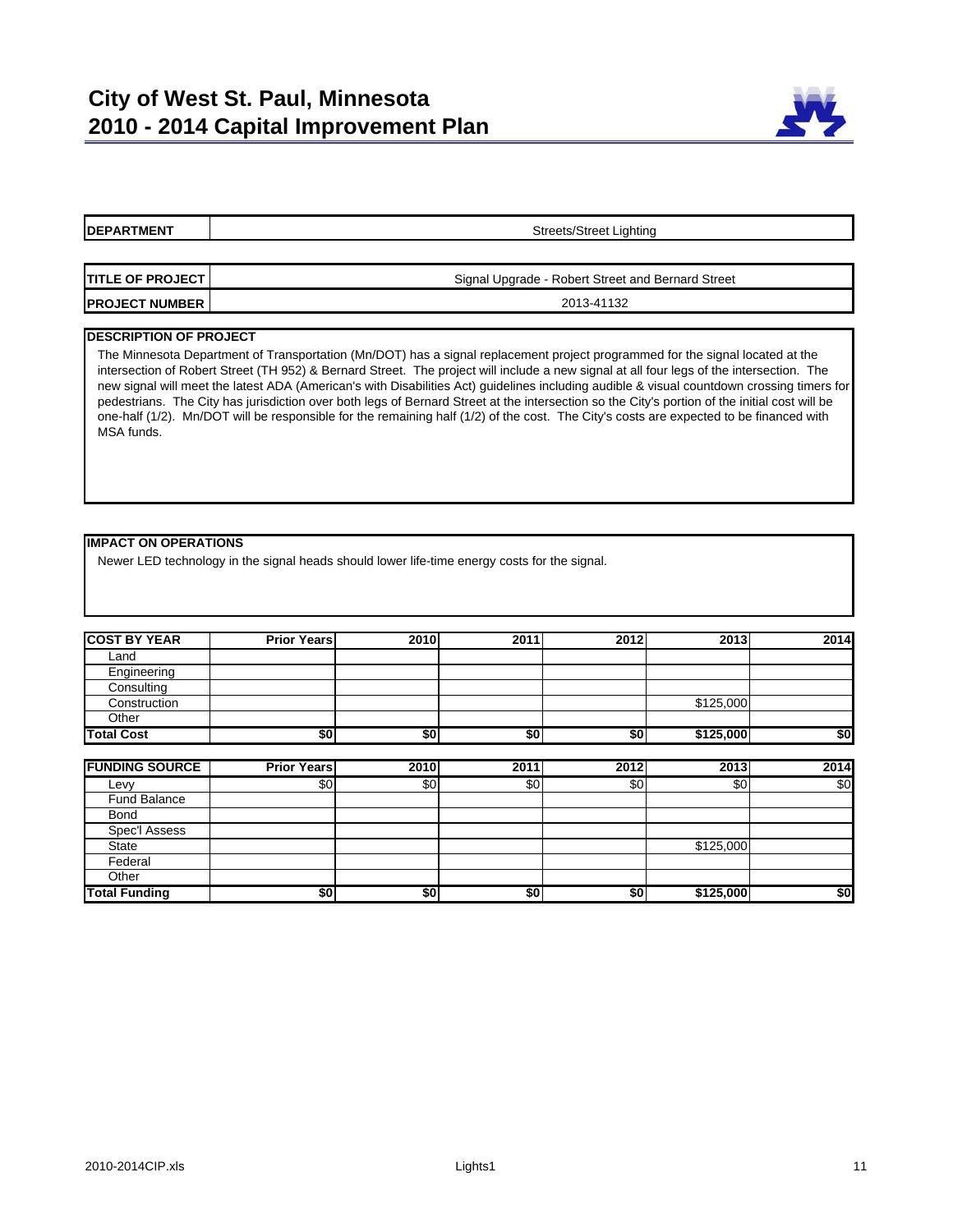

| <b>IDEPARTMENT</b>        | Streets/Street Lighting                                 |  |  |  |  |  |
|---------------------------|---------------------------------------------------------|--|--|--|--|--|
|                           |                                                         |  |  |  |  |  |
| <b>TITLE OF PROJECT I</b> | Signal Upgrade - Robert Street and Thompson Ave. (CR 6) |  |  |  |  |  |
| <b>PROJECT NUMBER</b>     | 2014-41132                                              |  |  |  |  |  |

The Minnesota Department of Transportation (Mn/DOT) has a signal replacement project (SP 1908-75) programmed for the signal located at the intersection of Robert Street (TH 952) & Thompson Ave. (CR 6). The project will include a new signal at all four legs of the intersection. The new signal will meet the latest ADA (American's with Disabilities Act) guidelines including audible & visual countdown crossing timers for pedestrians. The City only has jurisdiction over one leg (the western approach of Thompson) of the intersection so the City's portion of the initial cost will be one-fourth (1/4). Mn/DOT will be responsible for one-half (1/2) of the cost & the County will cover the remaining one-fourth (1/4) of the cost. The City's costs are expected to be funded with MSA dollars.

#### **IMPACT ON OPERATIONS**

Newer LED technology in the signal heads should lower life-time energy costs for the signal.

| <b>COST BY YEAR</b> | <b>Prior Years</b> | 2010 | 2011 | 2012 | 2013 | 2014     |
|---------------------|--------------------|------|------|------|------|----------|
| Land                |                    |      |      |      |      |          |
| Engineering         |                    |      |      |      |      |          |
| Consulting          |                    |      |      |      |      |          |
| Construction        |                    |      |      |      |      | \$70,000 |
| Other               |                    |      |      |      |      |          |
| <b>Total Cost</b>   | \$0                | \$0  | \$0  | \$0  | \$0  | \$70,000 |

| <b>FUNDING SOURCE</b> | <b>Prior Years</b> | 2010 | 2011 | 2012 | 2013 | 2014     |
|-----------------------|--------------------|------|------|------|------|----------|
| Levy                  | \$0                | \$0  | \$0  | \$0  | \$0  |          |
| <b>Fund Balance</b>   |                    |      |      |      | \$0  |          |
| <b>Bond</b>           |                    |      |      |      |      |          |
| Spec'l Assess         |                    |      |      |      |      |          |
| <b>State</b>          |                    |      |      |      |      | \$70,000 |
| Federal               |                    |      |      |      |      |          |
| Other                 |                    |      |      |      |      |          |
| <b>Total Funding</b>  | \$0                | \$0  | \$0  | \$0  | \$0  | \$70,000 |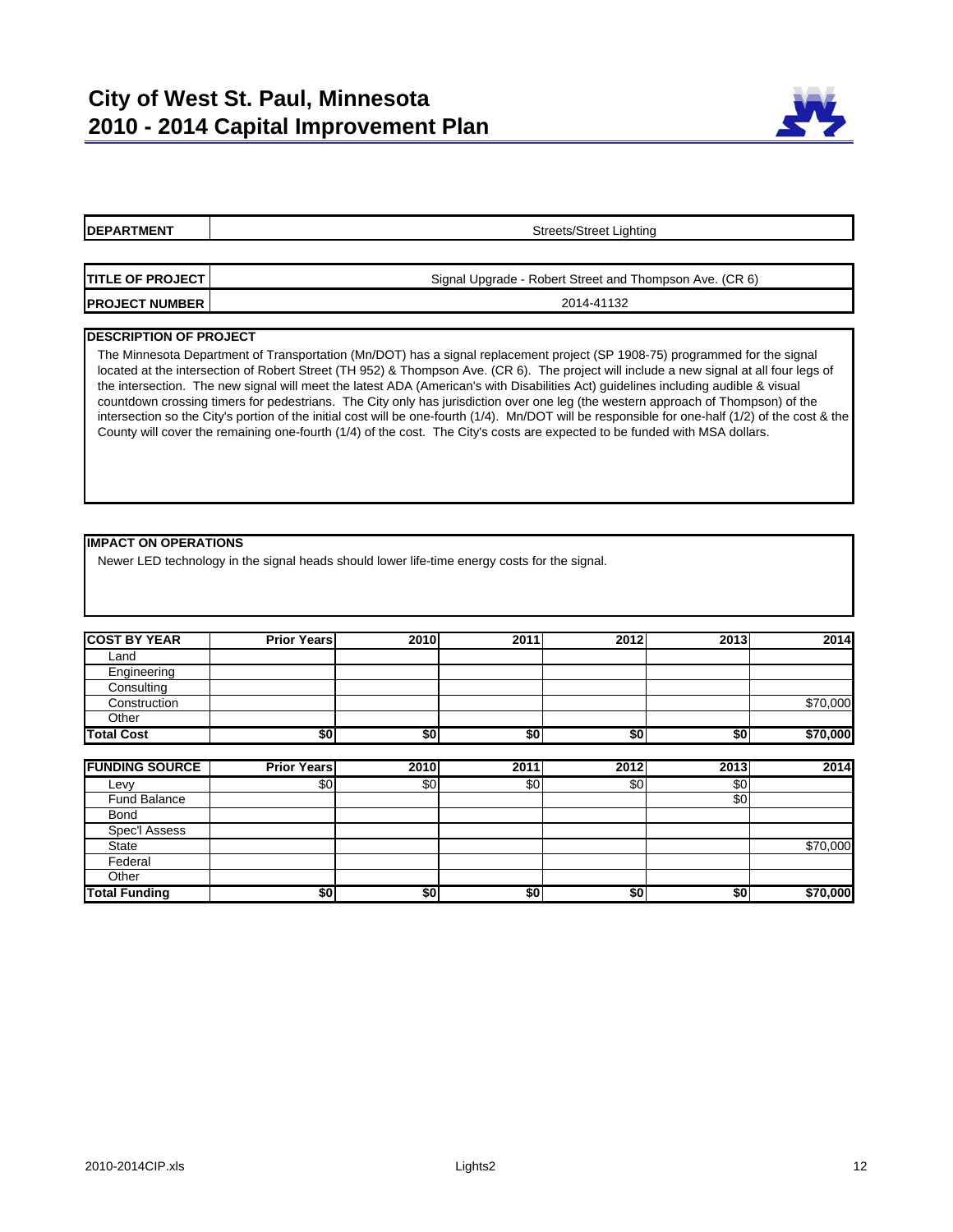

| <b>DEPARTMENT</b>                      | Parks                                   |          |      |      |      |      |  |
|----------------------------------------|-----------------------------------------|----------|------|------|------|------|--|
|                                        |                                         |          |      |      |      |      |  |
| <b>TITLE OF PROJECT</b>                | Annual Parks Facilities Upgrades - 2010 |          |      |      |      |      |  |
| <b>PROJECT NUMBER</b>                  | 613-2010                                |          |      |      |      |      |  |
| <b>DESCRIPTION OF PROJECT</b>          |                                         |          |      |      |      |      |  |
|                                        |                                         |          |      |      |      |      |  |
| Planned projects include:              |                                         |          |      |      |      |      |  |
| Replace Haskell Park Lighting          |                                         | \$2,500  |      |      |      |      |  |
| <b>Resurface Southview Park Trails</b> |                                         | \$15,000 |      |      |      |      |  |
| Replace Weschke Park Fencing           |                                         | \$10,000 |      |      |      |      |  |
| Replace Sports Complex Outfield Fence  |                                         | \$40,000 |      |      |      |      |  |
| Reroof Golf Course Maint. Garage       |                                         | \$2,800  |      |      |      |      |  |
| Appurtenant Equipment - Grills, Signs, |                                         |          |      |      |      |      |  |
| Benches, Bleachers                     |                                         | \$5,000  |      |      |      |      |  |
| Replace Picnic Tables & Trash Barrels  |                                         | \$10,000 |      |      |      |      |  |
| <b>TOTAL</b>                           |                                         | \$85,300 |      |      |      |      |  |
|                                        |                                         |          |      |      |      |      |  |
| <b>COST BY YEAR</b>                    | <b>Prior Years</b>                      | 2010     | 2011 | 2012 | 2013 | 2014 |  |
| Land                                   |                                         |          |      |      |      |      |  |
| Engineering<br>Consulting              |                                         |          |      |      |      |      |  |
| Construction                           |                                         | \$17,800 |      |      |      |      |  |
| Other                                  |                                         | \$67,500 |      |      |      |      |  |
| <b>Total Cost</b>                      | \$0                                     | \$85,300 | \$0  | \$0  | \$0  | \$0  |  |
|                                        |                                         |          |      |      |      |      |  |
|                                        |                                         |          |      |      |      |      |  |
| <b>FUNDING SOURCE</b>                  | <b>Prior Years</b>                      | 2010     | 2011 | 2012 | 2013 | 2014 |  |
| Levy                                   | \$0                                     | \$35,000 | \$0  | \$0  | \$0  | \$0  |  |
| Fund Balance                           |                                         | \$50,300 |      |      |      |      |  |
| <b>Bond</b>                            |                                         |          |      |      |      |      |  |
| Spec'l Assess                          |                                         |          |      |      |      |      |  |
| <b>State</b>                           |                                         |          |      |      |      |      |  |
| Federal                                |                                         |          |      |      |      |      |  |
| Other<br><b>Total Funding</b>          | \$0                                     | \$85,300 | \$0  | \$0  | \$0  | \$0  |  |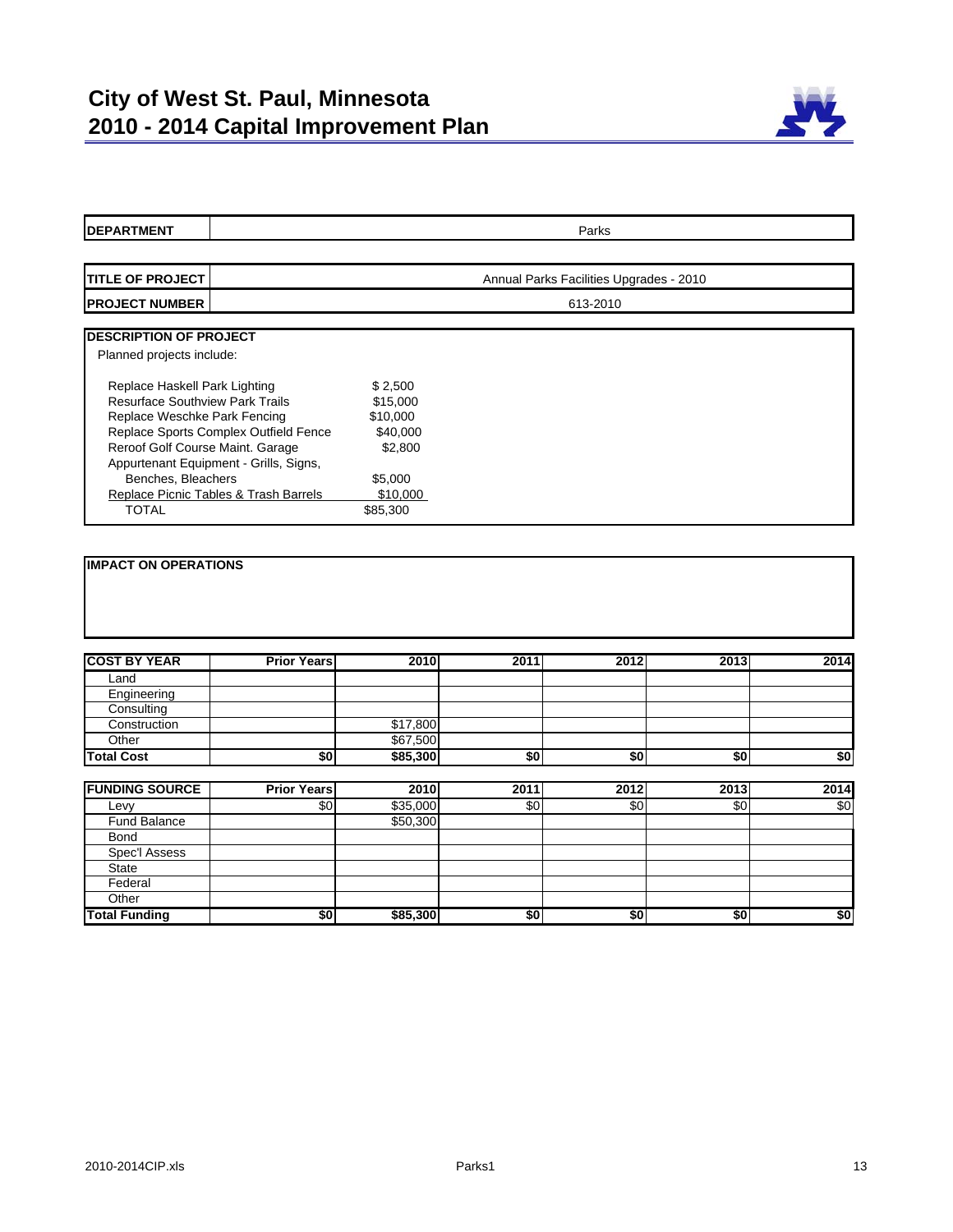

| <b>DEPARTMENT</b>                                                                                                                                                                                                                                                                                                                            | Parks                                                                                                                                          |      |                      |      |      |      |  |  |
|----------------------------------------------------------------------------------------------------------------------------------------------------------------------------------------------------------------------------------------------------------------------------------------------------------------------------------------------|------------------------------------------------------------------------------------------------------------------------------------------------|------|----------------------|------|------|------|--|--|
|                                                                                                                                                                                                                                                                                                                                              |                                                                                                                                                |      |                      |      |      |      |  |  |
|                                                                                                                                                                                                                                                                                                                                              |                                                                                                                                                |      |                      |      |      |      |  |  |
| <b>TITLE OF PROJECT</b>                                                                                                                                                                                                                                                                                                                      | Annual Parks Facilities Upgrades - 2011                                                                                                        |      |                      |      |      |      |  |  |
| <b>PROJECT NUMBER</b>                                                                                                                                                                                                                                                                                                                        | 613-2011                                                                                                                                       |      |                      |      |      |      |  |  |
| <b>DESCRIPTION OF PROJECT</b>                                                                                                                                                                                                                                                                                                                |                                                                                                                                                |      |                      |      |      |      |  |  |
| Projects to include:                                                                                                                                                                                                                                                                                                                         |                                                                                                                                                |      |                      |      |      |      |  |  |
| Replace Albert Park Flag Light<br>Replace Marthaler Park Fencing<br>Install Rain Gardens at Marthaler Park<br>Replace Picnic Tables & Trash Barrels<br>Appurtenant Equipment - Grills, Signs,<br>Benches, Bleachers<br>Replace Southview Park B-Ball Goals<br>Replace Horseshoe Ct. Fencing - SC<br>Replace Bldg Roofs at SC<br><b>TOTAL</b> | \$1,500<br>\$8,000<br>\$6,000<br>\$10,000<br>\$5,000<br>\$4,200<br>\$15,000<br>\$50,000<br>\$86,200<br>Annual Parks Facilities Upgrades - 2010 |      |                      |      |      |      |  |  |
|                                                                                                                                                                                                                                                                                                                                              |                                                                                                                                                |      |                      |      |      |      |  |  |
|                                                                                                                                                                                                                                                                                                                                              |                                                                                                                                                |      |                      |      |      |      |  |  |
| <b>IMPACT ON OPERATIONS</b><br><b>COST BY YEAR</b>                                                                                                                                                                                                                                                                                           | <b>Prior Years</b>                                                                                                                             | 2010 | 2011                 | 2012 | 2013 | 2014 |  |  |
| Land                                                                                                                                                                                                                                                                                                                                         |                                                                                                                                                |      |                      |      |      |      |  |  |
| Engineering                                                                                                                                                                                                                                                                                                                                  |                                                                                                                                                |      |                      |      |      |      |  |  |
| Consulting                                                                                                                                                                                                                                                                                                                                   |                                                                                                                                                |      |                      |      |      |      |  |  |
| Construction                                                                                                                                                                                                                                                                                                                                 |                                                                                                                                                |      | \$56,000             |      |      |      |  |  |
| Other                                                                                                                                                                                                                                                                                                                                        |                                                                                                                                                |      | \$30,200             |      |      |      |  |  |
| <b>Total Cost</b>                                                                                                                                                                                                                                                                                                                            | \$0                                                                                                                                            | \$0  | \$86,200             | \$0  | \$0  | \$0  |  |  |
| <b>FUNDING SOURCE</b>                                                                                                                                                                                                                                                                                                                        | <b>Prior Years</b>                                                                                                                             | 2010 | 2011                 | 2012 | 2013 | 2014 |  |  |
| Levy                                                                                                                                                                                                                                                                                                                                         | \$0                                                                                                                                            |      |                      |      |      |      |  |  |
| Fund Balance                                                                                                                                                                                                                                                                                                                                 |                                                                                                                                                | \$0  | \$35,000<br>\$51,200 | \$0  | \$0  | \$0  |  |  |
| <b>Bond</b>                                                                                                                                                                                                                                                                                                                                  |                                                                                                                                                |      |                      |      |      |      |  |  |
| Spec'l Assess                                                                                                                                                                                                                                                                                                                                |                                                                                                                                                |      |                      |      |      |      |  |  |
| State                                                                                                                                                                                                                                                                                                                                        |                                                                                                                                                |      |                      |      |      |      |  |  |
| Federal                                                                                                                                                                                                                                                                                                                                      |                                                                                                                                                |      |                      |      |      |      |  |  |
| Other                                                                                                                                                                                                                                                                                                                                        |                                                                                                                                                |      |                      |      |      |      |  |  |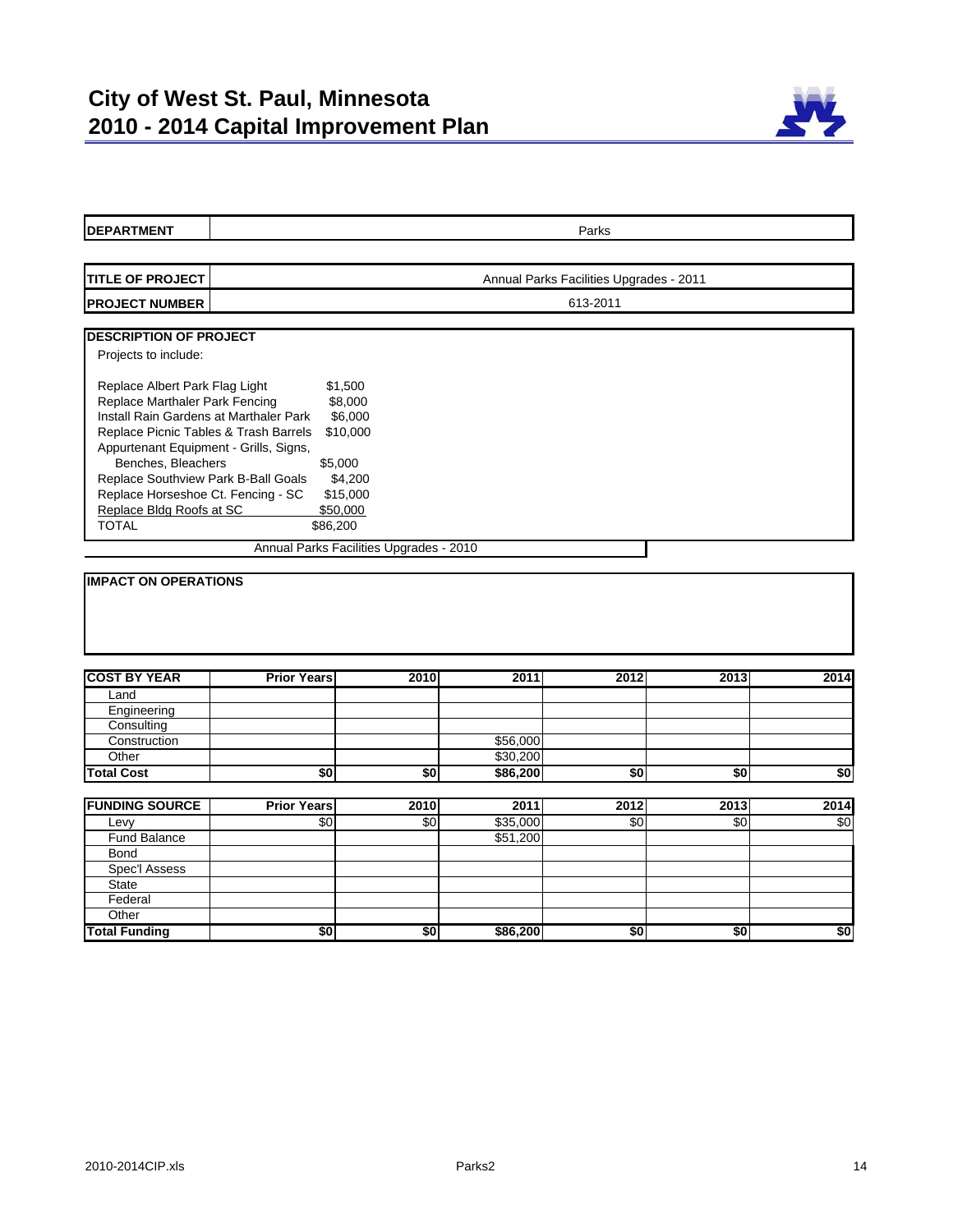

| <b>DEPARTMENT</b>                        |                    |      |      | Parks                                   |      |      |
|------------------------------------------|--------------------|------|------|-----------------------------------------|------|------|
|                                          |                    |      |      |                                         |      |      |
| <b>TITLE OF PROJECT</b>                  |                    |      |      | Annual Parks Facilities Upgrades - 2012 |      |      |
| <b>PROJECT NUMBER</b>                    |                    |      |      | 613-2012                                |      |      |
| <b>DESCRIPTION OF PROJECT</b>            |                    |      |      |                                         |      |      |
| Planned projects include:                |                    |      |      |                                         |      |      |
|                                          |                    |      |      |                                         |      |      |
| Replace Emerson Park Fencing             | \$4,600            |      |      |                                         |      |      |
| Replace Weschke B-Ball Goals<br>\$1,800  |                    |      |      |                                         |      |      |
| Replace Oakdale Park Fencing<br>\$6,400  |                    |      |      |                                         |      |      |
| Replace Weschke Park Lighting<br>\$3,000 |                    |      |      |                                         |      |      |
| Appurtenant Equipment - Grills, Signs,   |                    |      |      |                                         |      |      |
| Benches, Bleachers<br>\$5,000            |                    |      |      |                                         |      |      |
| <b>TOTAL</b>                             | \$20,800           |      |      |                                         |      |      |
|                                          |                    |      |      |                                         |      |      |
|                                          |                    |      |      |                                         |      |      |
| <b>IMPACT ON OPERATIONS</b>              |                    |      |      |                                         |      |      |
|                                          |                    |      |      |                                         |      |      |
|                                          |                    |      |      |                                         |      |      |
|                                          |                    |      |      |                                         |      |      |
|                                          |                    |      |      |                                         |      |      |
| <b>COST BY YEAR</b>                      | <b>Prior Years</b> | 2010 | 2011 | 2012                                    | 2013 | 2014 |
| Land                                     |                    |      |      |                                         |      |      |
| Engineering                              |                    |      |      |                                         |      |      |
| Consulting                               |                    |      |      |                                         |      |      |
| Construction                             |                    |      |      |                                         |      |      |
| Other                                    |                    |      |      | \$20,800                                |      |      |
| <b>Total Cost</b>                        | \$0                | \$0  | \$0  | \$20,800                                | \$0  | \$0  |
|                                          |                    |      |      |                                         |      |      |
| <b>FUNDING SOURCE</b>                    | <b>Prior Years</b> | 2010 | 2011 | 2012                                    | 2013 | 2014 |
| Levy                                     | \$0                | \$0  | \$0  | \$20,800                                | \$0  | \$0  |
| <b>Fund Balance</b>                      |                    |      |      |                                         |      |      |
| <b>Bond</b>                              |                    |      |      |                                         |      |      |
| <b>Spec'l Assess</b>                     |                    |      |      |                                         |      |      |
| State                                    |                    |      |      |                                         |      |      |
| Federal                                  |                    |      |      |                                         |      |      |
| Other                                    |                    |      |      |                                         |      |      |
| <b>Total Funding</b>                     | \$0                | \$0  | \$0  | \$20,800                                | \$0  | \$0  |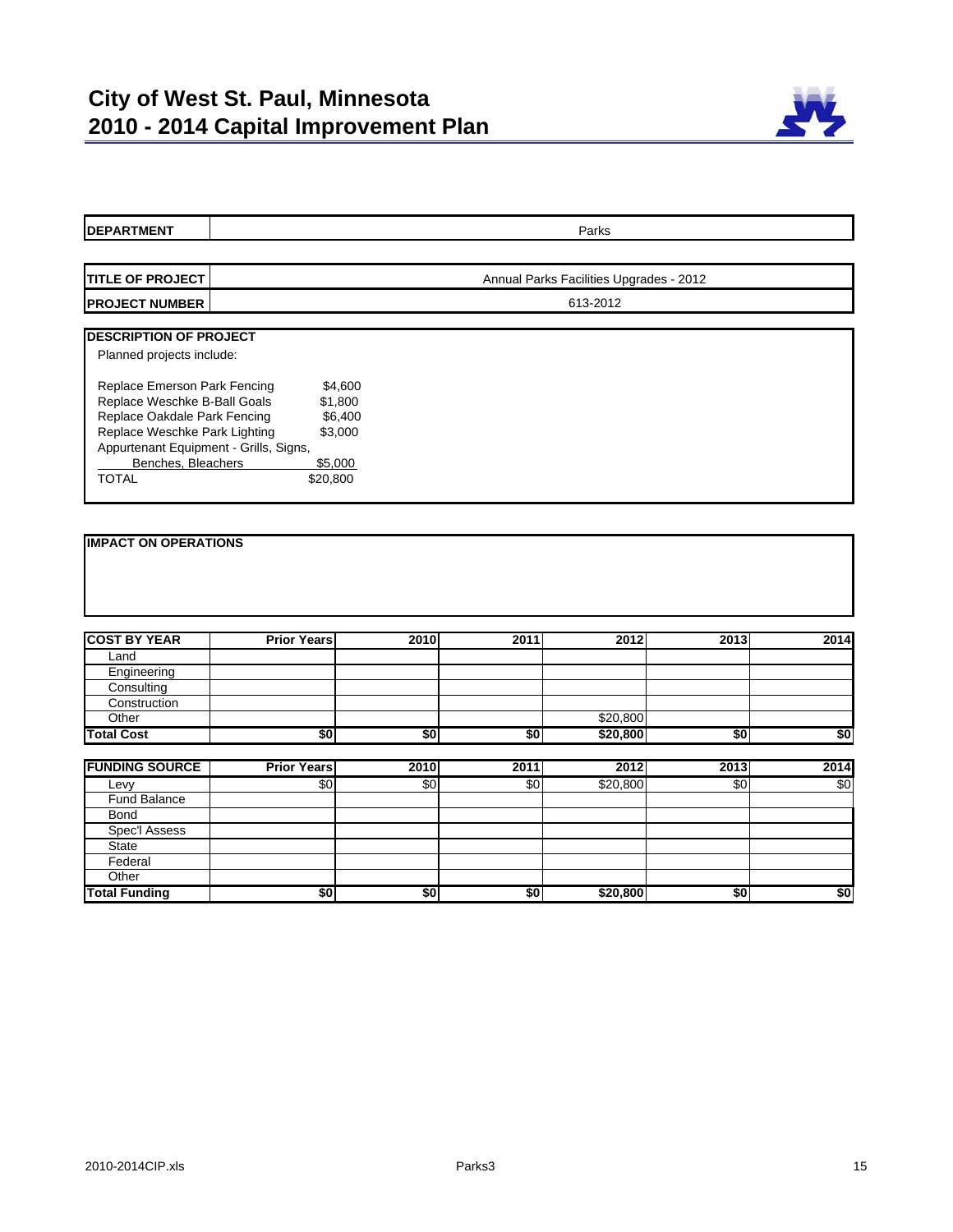

| <b>DEPARTMENT</b>             |                                                           |            |                 | Parks           |         |      |  |
|-------------------------------|-----------------------------------------------------------|------------|-----------------|-----------------|---------|------|--|
|                               |                                                           |            |                 |                 |         |      |  |
| <b>TITLE OF PROJECT</b>       |                                                           |            |                 |                 |         |      |  |
|                               | Annual Parks Facilities Upgrades - 2013                   |            |                 |                 |         |      |  |
| <b>PROJECT NUMBER</b>         |                                                           |            |                 | 613-2013        |         |      |  |
| <b>DESCRIPTION OF PROJECT</b> |                                                           |            |                 |                 |         |      |  |
| Planned projects include:     |                                                           |            |                 |                 |         |      |  |
|                               |                                                           |            |                 |                 |         |      |  |
|                               | Appurtenant Equipment - Grills, Signs, Benches, Bleachers |            | \$5,000         |                 |         |      |  |
|                               |                                                           |            |                 |                 |         |      |  |
|                               |                                                           |            |                 |                 |         |      |  |
|                               |                                                           |            |                 |                 |         |      |  |
|                               |                                                           |            |                 |                 |         |      |  |
|                               |                                                           |            |                 |                 |         |      |  |
|                               |                                                           |            |                 |                 |         |      |  |
|                               |                                                           |            |                 |                 |         |      |  |
|                               |                                                           |            |                 |                 |         |      |  |
| <b>IMPACT ON OPERATIONS</b>   |                                                           |            |                 |                 |         |      |  |
|                               |                                                           |            |                 |                 |         |      |  |
|                               |                                                           |            |                 |                 |         |      |  |
|                               |                                                           |            |                 |                 |         |      |  |
|                               |                                                           |            |                 |                 |         |      |  |
|                               |                                                           |            |                 |                 |         |      |  |
| <b>COST BY YEAR</b>           | <b>Prior Years</b>                                        | 2010       | 2011            | 2012            | 2013    | 2014 |  |
| Land                          |                                                           |            |                 |                 |         |      |  |
| Engineering                   |                                                           |            |                 |                 |         |      |  |
| Consulting                    |                                                           |            |                 |                 |         |      |  |
| Construction                  |                                                           |            |                 |                 |         |      |  |
| Other                         |                                                           |            |                 |                 | \$5,000 |      |  |
| <b>Total Cost</b>             | \$0                                                       | \$0        | $\overline{50}$ | $\overline{50}$ | \$5,000 |      |  |
|                               | <b>Prior Years</b>                                        |            |                 |                 |         | \$0  |  |
|                               |                                                           |            |                 |                 |         |      |  |
| <b>FUNDING SOURCE</b>         |                                                           | 2010       | 2011            | 2012            | 2013    | 2014 |  |
| Levy                          | \$0                                                       | $\sqrt{6}$ | $\overline{50}$ | $\sqrt{6}$      | \$5,000 | \$0  |  |
| <b>Fund Balance</b>           |                                                           |            |                 |                 |         |      |  |
| <b>Bond</b>                   |                                                           |            |                 |                 |         |      |  |
| <b>Spec'l Assess</b>          |                                                           |            |                 |                 |         |      |  |
| State                         |                                                           |            |                 |                 |         |      |  |
| Federal<br>Other              |                                                           |            |                 |                 |         |      |  |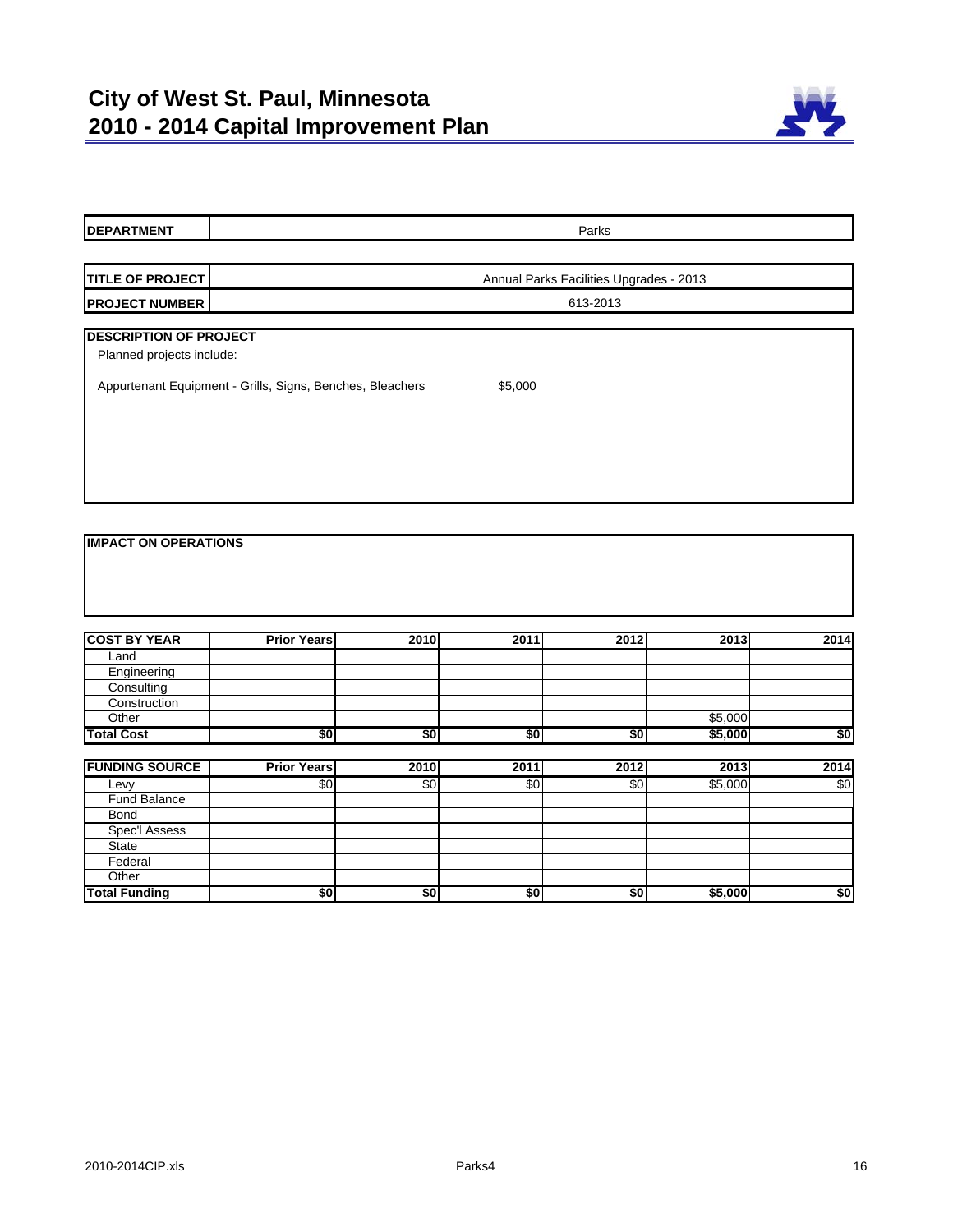

| <b>DEPARTMENT</b>                                                                                                                           |                                           |      |            | Parks                                   |                 |          |
|---------------------------------------------------------------------------------------------------------------------------------------------|-------------------------------------------|------|------------|-----------------------------------------|-----------------|----------|
|                                                                                                                                             |                                           |      |            |                                         |                 |          |
| <b>TITLE OF PROJECT</b>                                                                                                                     |                                           |      |            | Annual Parks Facilities Upgrades - 2014 |                 |          |
| <b>PROJECT NUMBER</b>                                                                                                                       |                                           |      |            | 613-2014                                |                 |          |
|                                                                                                                                             |                                           |      |            |                                         |                 |          |
| <b>DESCRIPTION OF PROJECT</b><br>Planned projects include:                                                                                  |                                           |      |            |                                         |                 |          |
| Replace Dodd Park Fencing<br>Replace Southview Park Fencing<br>Appurtenant Equipment - Grills, Signs,<br>Benches, Bleachers<br><b>TOTAL</b> | \$3,000<br>\$8,500<br>\$5,000<br>\$16,500 |      |            |                                         |                 |          |
|                                                                                                                                             |                                           |      |            |                                         |                 |          |
|                                                                                                                                             |                                           |      |            |                                         |                 |          |
|                                                                                                                                             |                                           |      |            |                                         |                 |          |
| <b>IMPACT ON OPERATIONS</b>                                                                                                                 |                                           |      |            |                                         |                 |          |
|                                                                                                                                             |                                           |      |            |                                         |                 |          |
|                                                                                                                                             |                                           |      |            |                                         |                 |          |
|                                                                                                                                             |                                           |      |            |                                         |                 |          |
|                                                                                                                                             |                                           |      |            |                                         |                 |          |
| <b>COST BY YEAR</b>                                                                                                                         | <b>Prior Years</b>                        | 2010 | 2011       | 2012                                    | 2013            | 2014     |
| Land                                                                                                                                        |                                           |      |            |                                         |                 | \$16,500 |
| Engineering                                                                                                                                 |                                           |      |            |                                         |                 |          |
| Consulting                                                                                                                                  |                                           |      |            |                                         |                 |          |
| Construction                                                                                                                                |                                           |      |            |                                         |                 |          |
| Other                                                                                                                                       |                                           |      |            |                                         |                 |          |
| <b>Total Cost</b>                                                                                                                           | \$0                                       | \$0  | \$0        | \$0                                     | $\overline{50}$ | \$16,500 |
| <b>FUNDING SOURCE</b>                                                                                                                       | <b>Prior Years</b>                        | 2010 | 2011       | 2012                                    | 2013            | 2014     |
| Levy                                                                                                                                        | \$0                                       | \$0  | $\sqrt{6}$ | $\sqrt{6}$                              | $\sqrt{6}$      | \$16,500 |
| <b>Fund Balance</b>                                                                                                                         |                                           |      |            |                                         |                 |          |
| Bond                                                                                                                                        |                                           |      |            |                                         |                 |          |
| <b>Spec'l Assess</b>                                                                                                                        |                                           |      |            |                                         |                 |          |
| <b>State</b>                                                                                                                                |                                           |      |            |                                         |                 |          |
| Federal                                                                                                                                     |                                           |      |            |                                         |                 |          |
| Other                                                                                                                                       |                                           |      |            |                                         |                 |          |
| <b>Total Funding</b>                                                                                                                        | \$0                                       | \$0  | \$0        | \$0                                     | \$0             | \$16,500 |
|                                                                                                                                             |                                           |      |            |                                         |                 |          |